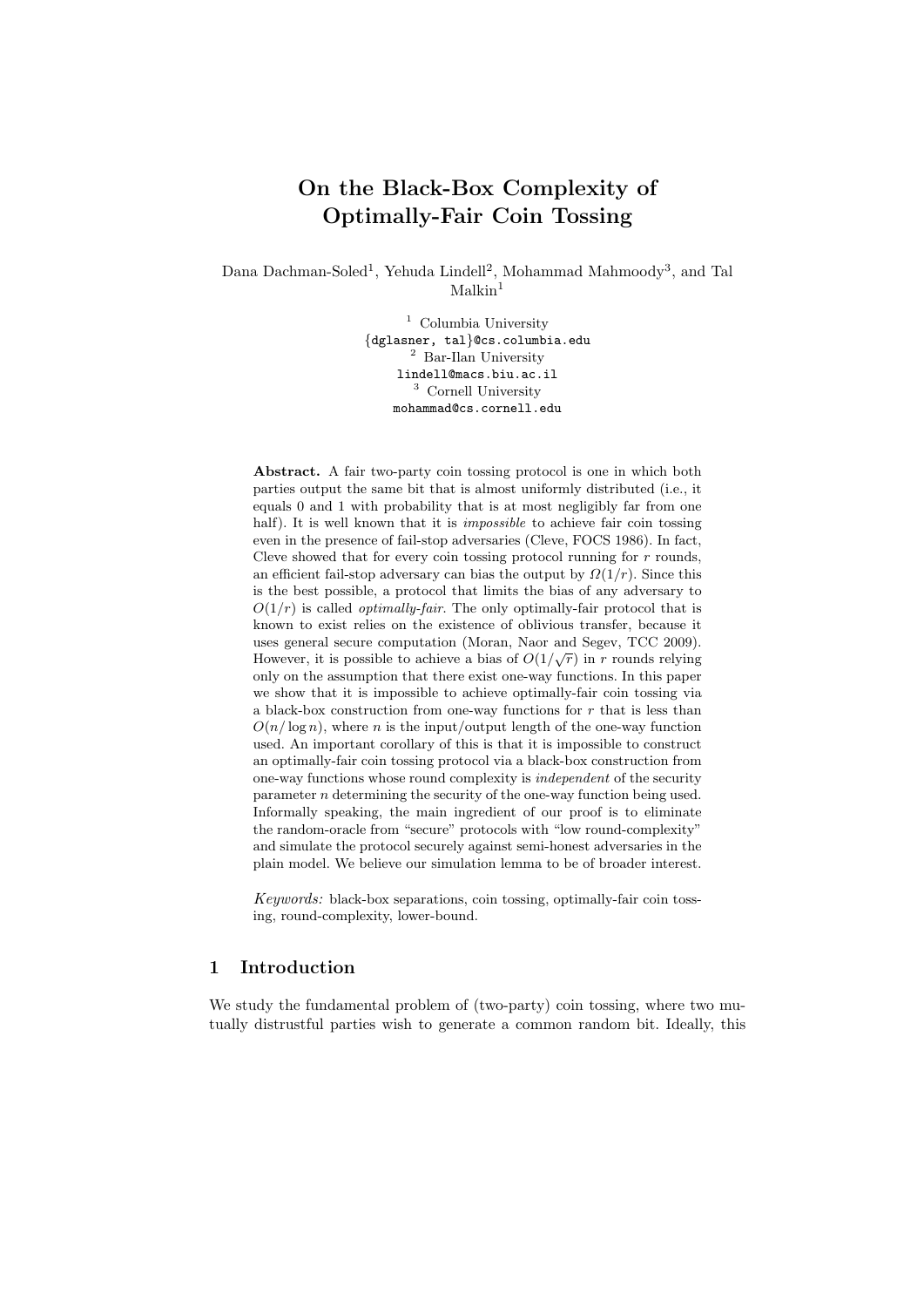bit should be almost completely unbiased (namely be equal to 1 with probability that is at most negligibly far from  $1/2$ ). Furthermore, by the definition of a secure coin tossing protocol, if the two parties follow the protocol then they must both output the same random bit. Unfortunately, however, as shown in a classic result by Cleve [c86], if one of the parties may deviate from the protocol (even if the deviation is only "fail-stop" meaning that the adversary merely aborts early), then secure coin tossing cannot be achieved. In fact, Cleve proved that for any coin tossing protocol running for  $r$  rounds there exists an efficient fail-stop adversary that can bias the resulting bit by at least  $\Omega(1/r)$ .

On the positive side, an early result by Blum [b82] uses one-way functions to construct a coin tossing protocol in a weaker model, where an unbiased output is achieved if both parties complete the protocol, but if a malicious party aborts early, the honest party does not output any bit. This protocol was used by Cleve [c86] to construct a coin tossing protocol that runs for r rounds and for which no efficient adversary can bias the output bit by more than  $O(1/\sqrt{r})$ assuming that one-way functions exist.<sup>4</sup>

This gap between the lower and upper bounds in [c86] remained open for more than two decades. Recently, it was closed by Moran et al. [mns09], who constructed a protocol for coin tossing that matches the lower-bound of [c86]. Specifically, they constructed an  $O(r)$ -round protocol with the property that no adversary can bias the output by more than  $O(1/r)$ . Thus, they demonstrated that the  $\Omega(1/r)$  lower-bound is tight. We call such a protocol *optimally-fair* because no protocol can achieve lower bias.

Interestingly, the protocol of [mns09] uses general secure computation and thus requires the assumption that oblivious transfer exists (or any assumption implying it, like enhanced trapdoor permutations). In contrast, the coin tossing protocol of Blum [B82] and the protocol of [C86] achieving bias of  $O(1/\sqrt{r})$ can be constructed from any one-way function. This disparity was observed by [mns09] who state: "A challenging problem is to either achieve the optimal bias based on seemingly weaker assumptions (e.g., one-way functions), or to demonstrate that oblivious transfer is in fact essential."

In this paper we take a step toward answering this question, and show that one-way functions are not sufficient for achieving optimally-fair coin tossing via black-box reductions when the number of rounds r is  $o(n/\log n)$  for security parameter n (i.e., the input/output length of the one-way function). We note that the protocols mentioned above of [c86,mns09] are indeed black-box

**Theorem 1 (Main Theorem, Informal).** Let  $\Pi$  be a black-box construction for two-party optimally-fair coin tossing based on one-way functions with input and output length n. Then the number of rounds r of interaction in  $\Pi$  is at least  $r = \Omega(n/\log n).$ 

 $4$  Essentially, this protocol works by running Blum's protocol  $r$  times sequentially and outputting the bit that appeared in most executions. (If one of the parties halts prematurely, then the other party takes locally chosen uniformly distributed bits as the output bits for the remaining Blum executions.)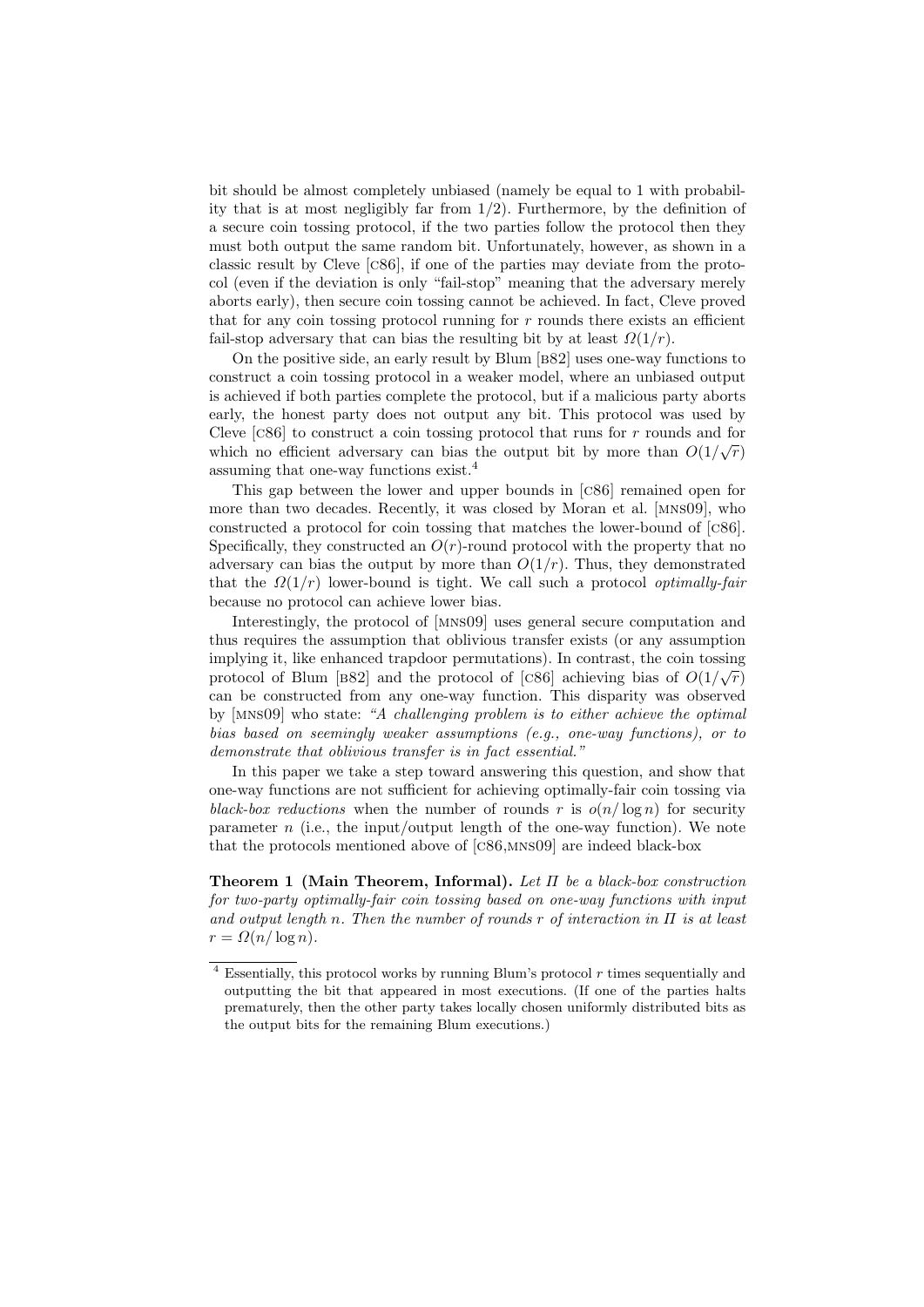In fact, we prove something even stronger: – Stronger primitives. The same result holds even if the primitive used in the construction is an exponentiallyhard one-way function or an exponentially hard collision resistant hash function  $h: \{0,1\}^n \mapsto \{0,1\}^{\theta(n)}$  (or in fact any primitive which can be derived in a blackbox manner from a random oracle). The result holds also for more structured primitives such as one-way permutation. The latter extension is based on the simple observation that a random function and a random permutation can not be distinguished with "few" queries asked by the construction. We refer the reader for the full proof of these extensions to the full version of the paper. – **Optimality of the bias.** The same result holds even when  $\Pi$  achieves any  $o(1/\sqrt{r})$  bias (not only for optimally-fair protocols with a bias of  $O(1/r)$ ).

Our main technical lemma in order to prove Theorem 1 is to show how to remove random oracles from certain secure protocols in the random oracle models which we believe to be of independent interest.

**Lemma 1 (Simulation Lemma, Informal).** Let  $\Pi$  be a two-party protocol in the random oracle model in which the parties query a (random) oracle of  $input/output$  length n, ask a total of  $m = poly(n)$  queries and communicate for  $o(n/\log n)$  rounds. Then there are two protocols:  $\Pi_E$  (the extended protocol) and  $\Pi_T$  (the threshold-simulation protocol) such that the following holds. (a) In  $\Pi_E$ the parties act as  $\Pi$  but the ask up to  $2^{o(n)}$  extra queries from the oracle. (b)  $\Pi_T$ is performed in the plain model without the random oracle.  $(c)$  The joint views of the parties in  $\Pi_E$  and  $\Pi_T$  are  $\lambda$ -close for an arbitrary parameter  $\lambda = 1/\text{poly}(n)$ .

The high level structure of the proof of Theorem 1 is to use the simulation lemma and the result of [ci93] which breaks any coin-tossing protocol in the plain model with "few" rounds. See Section 1.1 for more details.

We also observe that our simulation lemma can be used to derive impossibility results in the context of secure two-party computation of non-trivial functions. Kushilevits [k92] classified the finite functions that have perfectly secure twoparty protocols against semi-honest adversaries and called them "decomposable functions". Maji, Prabhakaran and Rosoulek [mpr09] extended this result to the regime of statistical security and showed that only decomposable functions can have (randomized) two-party protocols which are statistically secure against semi-honest parties. The latter result together with our simulation lemma imply that if a function is not decomposable, it can not have a black-box secure protocol based on one-way function (or based on the other primitives mentioned above) with  $o(n/\log n)$  rounds of communication. The steps of the proof of this result are very similar to the case of coin-tossing described in Theorem 1. See Section 1.1 for more details and see the full version of the paper for the complete proof.

Discussion and Implications. Our lower-bound proves that either there is no black-box construction of optimally-fair coin tossing from any of the primitives mentioned in Theorem 2, or if there is any such construction it will suffer from an almost linear  $\Omega(n)$  lower-bound on its round-complexity (which arguably is the main efficiency measure) depending on the security parameter of the primitive used. Such a construction, where the number of rounds, and thus the bias,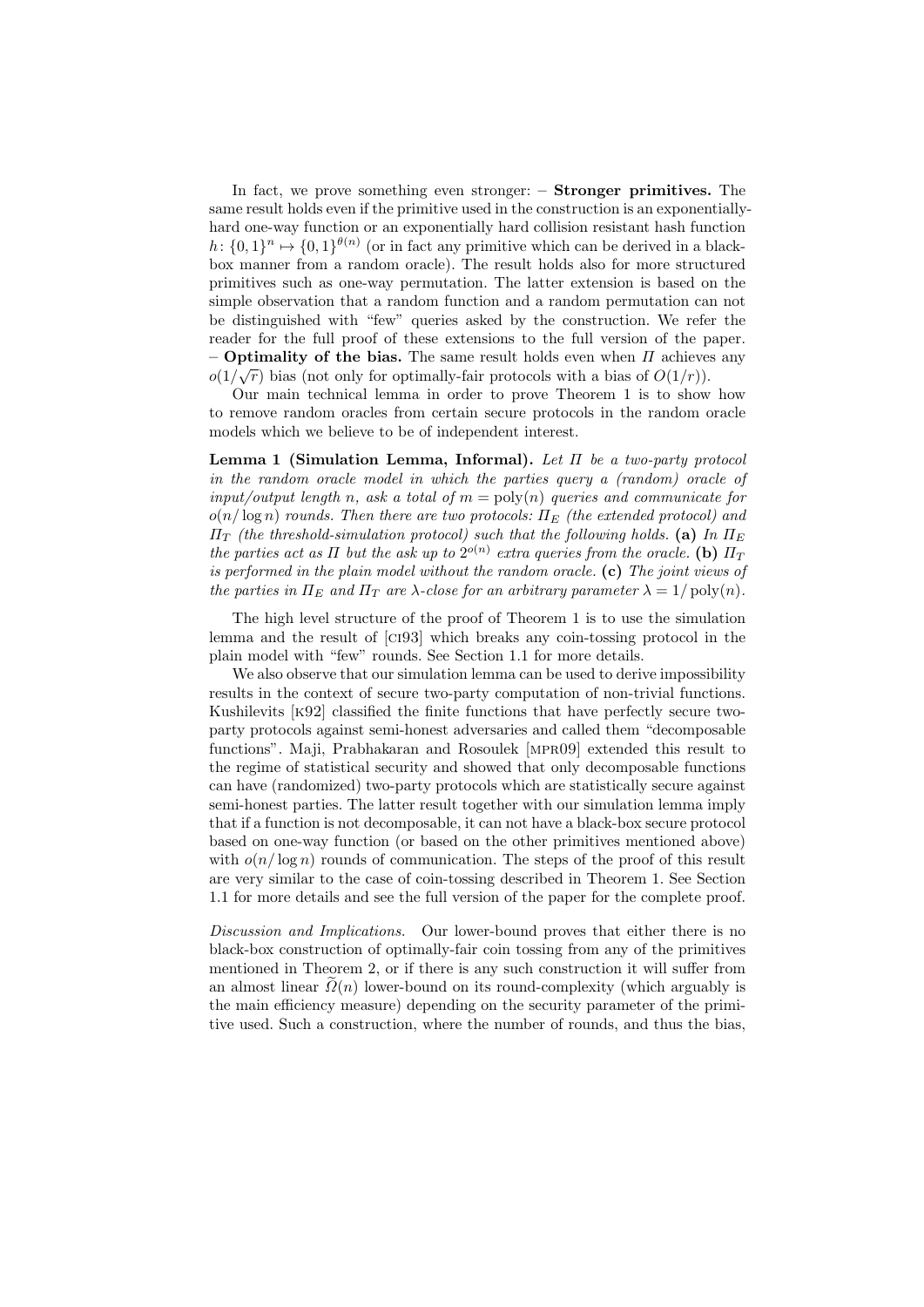depends on the security parameter, seems counter-intuitive (yet see the comparison below with statistically hiding commitments which do have constructions with the number of rounds depending on the security parameter).

In particular, our negative result implies that the use of oblivious transfer (as an assumption stronger than one-way function) in the construction of [mns09], achieving  $O(1/r)$  bias for any r, is *inherent*. Moreover, the construction of [c86], using commitments (that can be constructed in a black-box way from one-way tunctions) and achieving  $O(1/\sqrt{r})$  bias for any r, is actually *optimal* (as Theorem 2 holds for any  $o(1/\sqrt{r})$  bias).

It is also interesting to contrast our lower bound with the original impossibility result of Cleve [c86]. One way to view the result of [c86] is as a proof that in order to achieve  $O(1/r)$  bias any protocol must have at least  $\Omega(r)$  rounds of interaction. Our lower bound then says that it is only possible to achieve  $O(1/r)$ bias with  $r$  rounds when relying on one-way functions (or any of the primitives mentioned in Theorem 2) for  $r = \Omega(n/\log n)$  which is very large. In particular, it is not possible to construct a protocol (using a black-box reduction) whose round efficiency depends *only* on the desired bias and is independent of the security parameter  $n$  used to determine the input length to the one-way function. This has the ramification that increasing the security parameter in order to obtain a stronger guarantee of invertibility of the one-way function (to get a more secure protocol) has an effect also on the round complexity of the protocol.

Black-Box Separations. One of the main goals of modern cryptography has been to identify the minimal assumptions necessary to construct secure cryptographic primitives. For example, [Y82,GM84,R90,HILL99,GGM86,LR88,IL89,NY89,N91] have shown that private key encryption, pseudorandom generators, pseudorandom functions and permutations, bit commitment, and digital signatures exist if and only if one-way functions exist. On the other hand, some cryptographic primitives such as public key encryption, oblivious transfer, and key agreement are not known to be equivalent to one way functions. Thus, it is natural to ask whether the existence of one-way functions implies these primitives. However, it seems unclear how to formalize such a question; since it is widely believed that both one-way functions and public key encryption exist, this would imply in a trivial logical sense that the existence of one-way functions implies the existence of public key encryption. Thus, we can only hope to rule out restricted types of constructions that are commonly used to prove implications in cryptography. Impagliazzo and Rudich [ir89] were the first to develop a technique to rule out the existence of an important class of reductions between primitives known as black-box reductions. Intuitively, this is a reduction where the primitive is treated as an oracle or a "black-box". There are actually several flavors of blackbox reductions (fully black-box, semi black-box and weakly black-box  $[\text{RTV04}]$ ). In our work, we only deal with fully black-box reduction, and so we will focus on this notion here. Informally, a fully black-box reduction from a primitive  $\mathcal{Q}$ to a primitive  $P$  is a pair of *oracle* PPT Turing machines  $(G, S)$  such that the following two properties hold: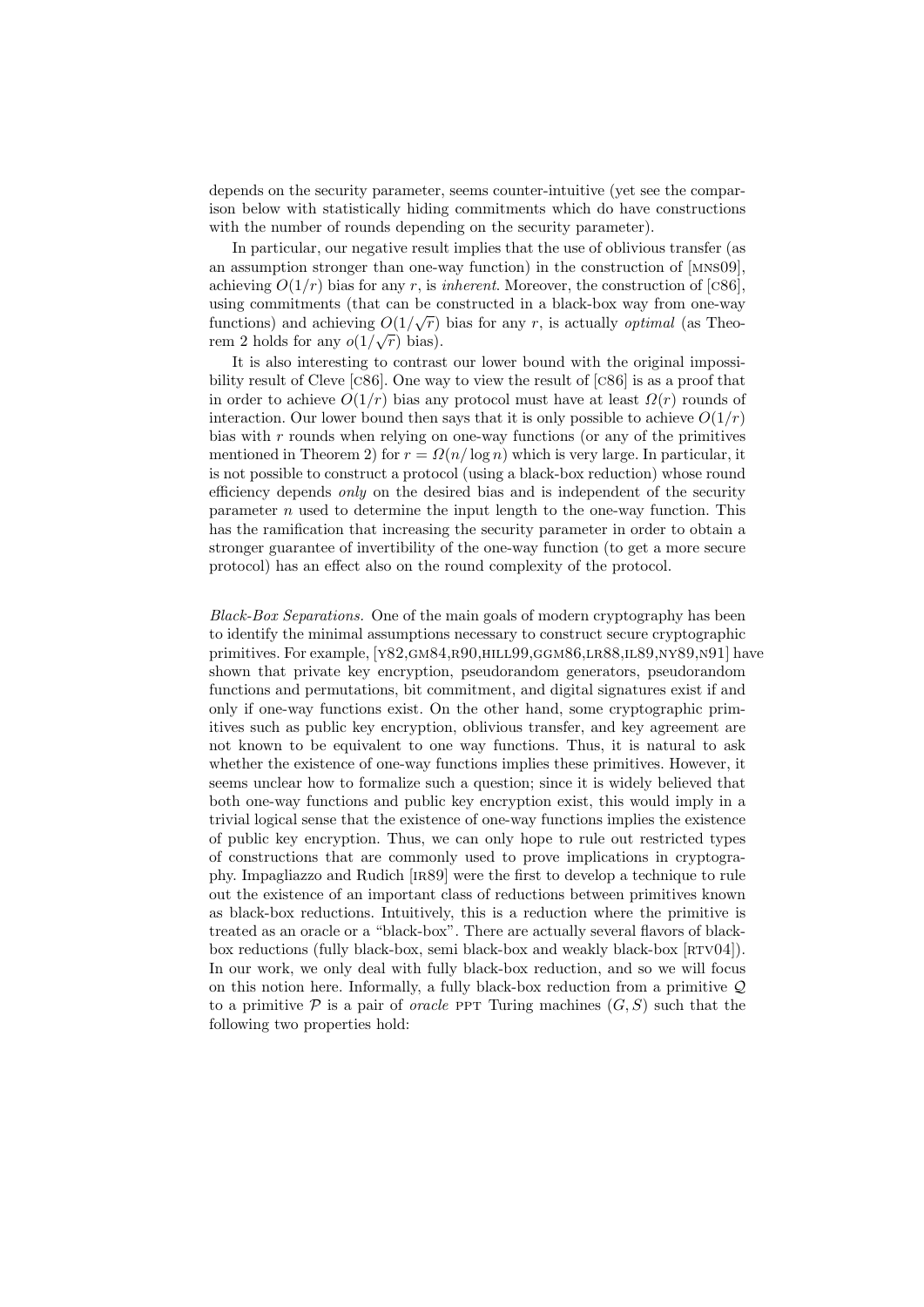Correctness: For every implementation f of primitive  $P, g = G^f$  implements Q. Security: For every implementation f of primitive  $P$ , and every adversary A, if A breaks  $G^f$  (as an implementation of Q) then  $S^{A,f}$  breaks f. (Thus, if f is "secure", then so is  $G<sup>f</sup>$ .)

We remark that an *implementation* of a primitive is any specific scheme that meets the requirements of that primitive (e.g., an implementation of a publickey encryption scheme provides samplability of key pairs, encryption with the public-key, and decryption with the private key). Correctness thus states that when G is given oracle access to any valid implementation of  $P$ , the result is a valid implementation of  $\mathcal{Q}$ . Furthermore, security states that any adversary breaking  $G<sup>f</sup>$  yields an adversary breaking f. The reduction here is fully blackbox in the sense that the adversary  $S$  breaking  $f$  uses  $A$  in a black-box manner.

Comparison to Similar Lower-Bounds on the Round-Complexity. The only similar lower-bound on the round-complexity of black-box constructions that we are aware of is the result of Haitner, Hoch, Reingold, and Segev [hhrs07] which deals with the round-efficiency of statistically hiding commitment schemes. Interestingly, our lower-bound is exactly the same as that of [hhrs07] which also is based on the security parameter of the one-way function used in the construction . It seems that the techniques used in [hhrs07] and our techniques explained below are quite different. This raises the question of whether there are more connections between the two results. For instance, is it possible to simplify any of these arguments using ideas from the other work? More importantly, this suggests the intriguing possibility that perhaps a positive solution for optimally-fair coin tossing from one-way functions can be achieved with  $O(n/\log n)$  rounds, using the techniques which are used in constructing the positive results of  $O(n/\log n)$ round statistically hiding commitments  $\text{[NOVY98,HR07,HNO}^+09]$ .

#### 1.1 Our Technique

We recall a result of Cleve and Impagliazzo [ci93] which shows that for any coin tossing protocol with r rounds, there exists a *computationally unbounded* adversary who can achieve bias of at least  $\Omega(1/\sqrt{r})$ . Moreover, this adversary follows the protocol as specified, except that it may abort prematurely; as such the adversary is fail-stop. We show that a black-box construction of an  $o(n/\log n)$ round coin tossing from own-way functions with input/output length  $n$  (or in fact any primitive which is implied by a random-function in a black-box way) will essentially suffer from the same attack of [CI93] and thus cannot guarantee any bias below  $\Omega(1/\sqrt{r})$  through a black-box proof of security.

We start by assuming that there is a black-box construction  $\Pi$  of optimallyfair coin tossing from one-way function with  $r = o(n/\log n)$  rounds. A random function is one-way with overwhelming probability, so informally speaking, if we feed the construction  $\Pi$  with a random function it should still be an optimallyfair coin tossing protocol. In fact, something stronger happens when a construction based on one-way function is fed with a random function: Such a construction will now be secure even against computationally *unbounded* adversaries who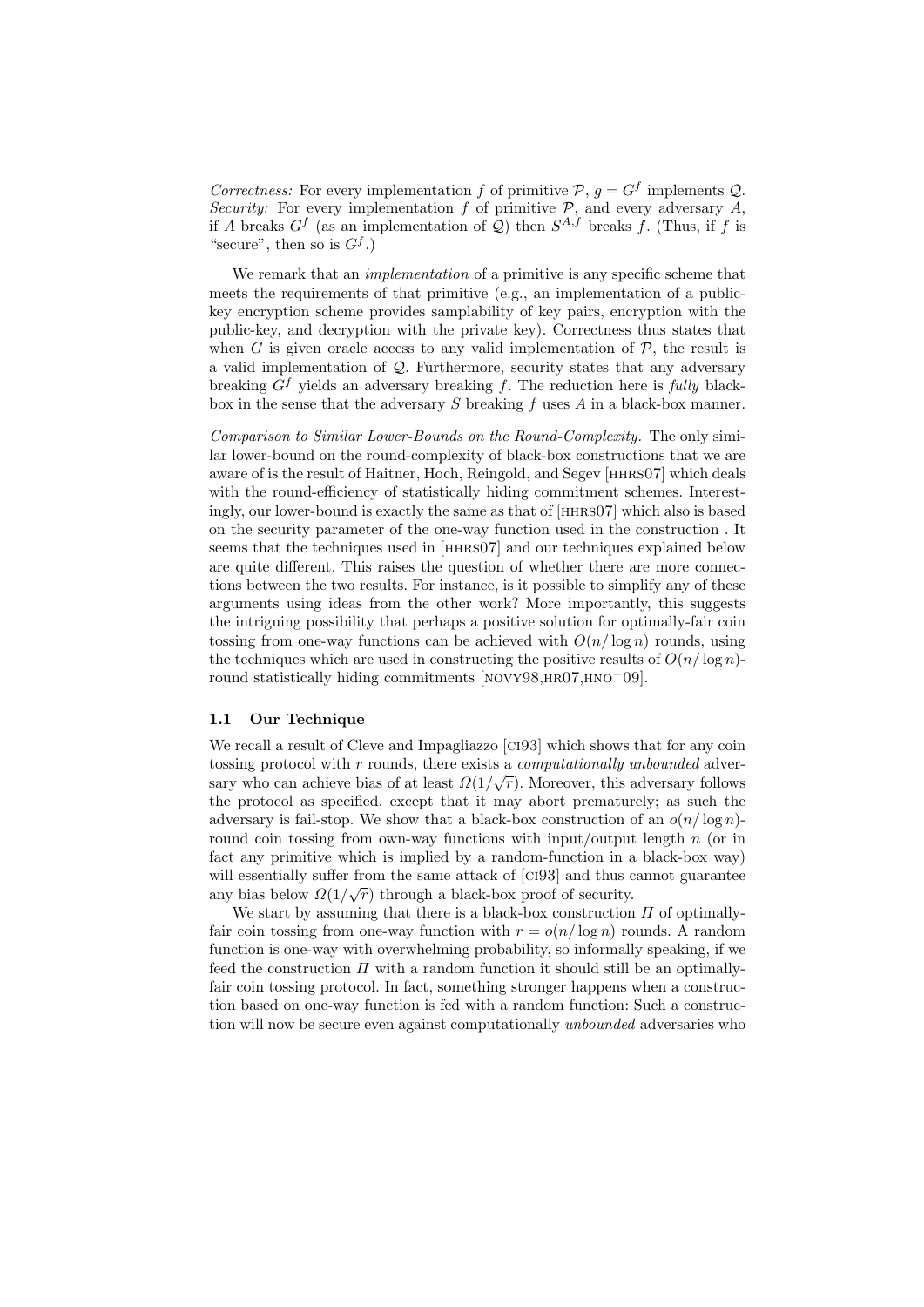are allowed to ask  $2^{o(n)}$  oracle queries to the random oracle. The reason for this is that if there were such an adversary, then the security reduction will imply that there is an adversary inverting a random function with  $2^{o(n)}$  number of queries (see the proof of Theorem 2 for more details) which is not possible. We will take advantage of this stronger property to derive the contradiction by presenting a  $2^{o(n)}$ -query attack whenever the round complexity is  $o(n/\log n)$ . The idea of feeding a black-box construction with a random-function and enhancing its security, and then deriving contradiction by a simple counting argument (rather than refuting the relativizing reductions [ir89]—which is a much harder task) is also employed in previous works such as  $[GGKT05,BM07]$ .

Our main technical step will be to show that the round-complexity of  $o(n/\log n)$ for the black-box construction of coin tossing implies the existence of a  $2^{o(n)}$ query adversary who is able to bias the output bit by  $\omega(1/r)$ . In fact we show how to achieve bias  $\Omega(1/\sqrt{r}) = \omega(1/r)$ . The existence of such an attack implies the result because by the security reduction the ability to bias the protocol yields an adversary inverting the one-way function. Our  $2^{o(n)}$ -query attacker runs the protocol (of the corresponding party) honestly except that it gathers more information about the random oracle along the execution of the protocol by asking poly $(n, r)^r$  (which is  $2^{o(n)}$  for  $r = o(n/\log n)$ ) more queries and achieves bias of  $\Omega(1/\sqrt{r})$  by deciding to stop at some point during the protocol.

We shall emphasize that the reason that we can not directly use the attack of [ci93] in the presence of a random oracle is that, even conditioned on the transcript of the interaction, the random oracle builds *dependencies* between the views of Alice and Bob. However the attack of [ci93] essentially uses the fact that conditioned on the transcript the views of Alice and Bob are independent in a plain protocol (where no random oracle is used). Thus we need to find a way to "kill" this dependency to be able to use their attack.

Our  $2^{o(n)}$ -query attacker uses special properties of an attack given by Barak and Mahmoody [bm09] to break any key-agreement protocol with an optimal number of queries to the random oracle. The attacker of [BM09]—which here we call the "independence learning algorithm", or the simply the learning algorithm for short—gets as input a threshold parameter  $\varepsilon$  which controls its efficiency and accuracy at the same time. Roughly speaking if Alice and Bob ask  $m$  oracle queries in their execution, it will lead to  $O(m/\varepsilon)$  queries asked by the learner and the error of  $m\epsilon$ . This learning algorithm can be described more naturally as an online algorithm which learns certain oracle queries during the interaction between Alice and Bob (despite the fact that passive adversaries can always wait till the end of the interaction). Our attacker uses this learning algorithm internally and feeds it with *different* values for the threshold parameter  $\varepsilon$  for each round; the parameter  $\varepsilon$  taken grows exponentially with the round numbers. Due to the heavy use of the threshold parameter of the learning algorithm in our attack, we call it the "threshold attacker" TA. Note that since the learning algorithm only requires the knowledge of the public transcripts, both Alice and Bob can run the learning algorithm in any two-party protocol (e.g., a coin tossing protocol rather than a key-agreement protocol). Thus our threshold attacker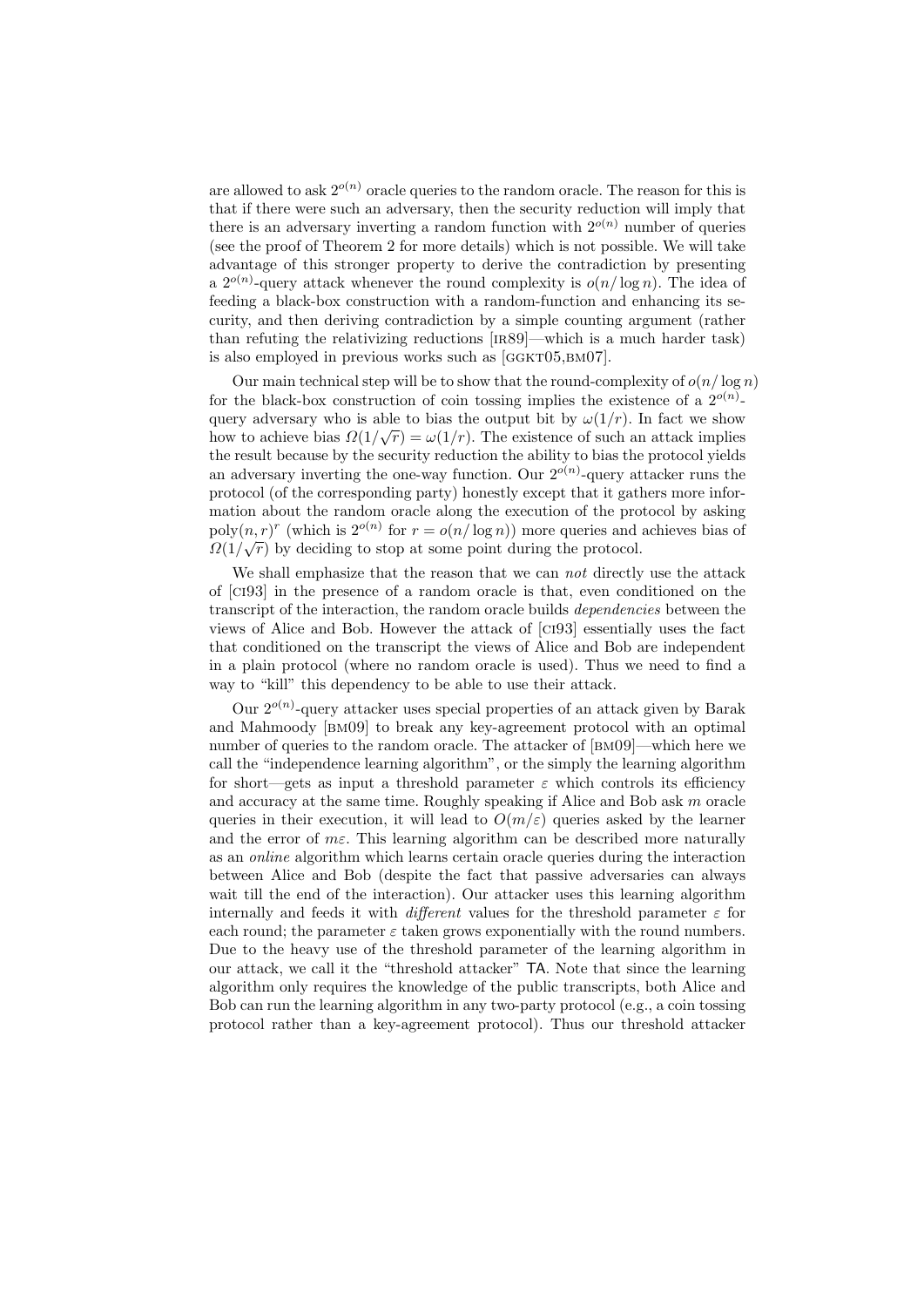TA, which is in fact executed by either Alice or Bob, can also run the learning algorithm during the coin tossing protocol.

The Threshold Attacker—More Details. For an arbitrary two-party protocol  $\Pi$ in the random oracle model (or any other oracle model) we can think of "curious" parties who run the protocol honestly but will ask more oracle queries along their execution of the protocol<sup>5</sup>. We use the terminology of  $[GIMs10]$  and call such a game a *curious extension* of the original protocol  $\Pi$ . To get the threshold attacker, Alice or Bob (whoever is performing the attack) will need to play a curious extension of the original protocol by asking up to  $2^{o(n)}$  oracle queries. Here we will only deal with an extension based on the learning algorithm of [bm09]. That is, the attacking party runs the learning algorithm along the honest execution of the original coin-tossing protocol and decides to abort prematurely. We let the parties take turn in simulating the learning algorithm in the following way: Whenever Alice (or Bob) is sending a message  $w_i$ , they attach to it the set of query/answer pairs that the learning algorithm would learn after  $w_i$  is sent across the channel. For brevity we call this specific curious extension in which both Alice and Bob run the learning algorithm along the original game (and attach the learner's view of each round to their messages) simply "the extended execution" of the original protocol (without referring to the learning algorithm explicitly). We show how our threshold attacker can perform their attack in the extended execution.

We prove that the extended protocol has the interesting property that now Alice and Bob can in fact "simulate" the random oracle on their own (using their private randomness) in a way that their views are statistically close to those in the execution of the original extended game in the random oracle model. To perform the simulation, Alice and Bob will answer their queries to the random oracle using fresh randomness unless they have asked this query at some point before (and thus chose the answer already) or that they are told by the other party what the answer to this query should be (through the extra messages simulating the learner's view).

To prove that the above simple simulation is indeed a statistically-close simulation of the extension game we need to show that (unless with small probability) there is no inconsistencies between the oracle answers chosen by Alice and Bob for their oracle queries. Here we crucially use the fact that the learning algorithm provides enough information along the game so that Alice and Bob will always choose consistent oracle answers for their queries. Suppose that Alice is sending a message  $w_i$  and is also attaching a list of  $k \approx m/\varepsilon_i$  simulated learning queries to the message  $w_i$  where  $\varepsilon_i$  is the learner's threshold used in round i by Alice and  $m$  is the total number of queries in the original protocol. For any query  $q$  among these k queries which are being asked by Alice from the random oracle (and thus being simulated) for the first time, we want that  $q$  is not among Bob's "private"

<sup>&</sup>lt;sup>5</sup> This is slightly different from the semi-honest parties who run the protocol honestly without asking more oracle queries and only later analyze their view of the interaction.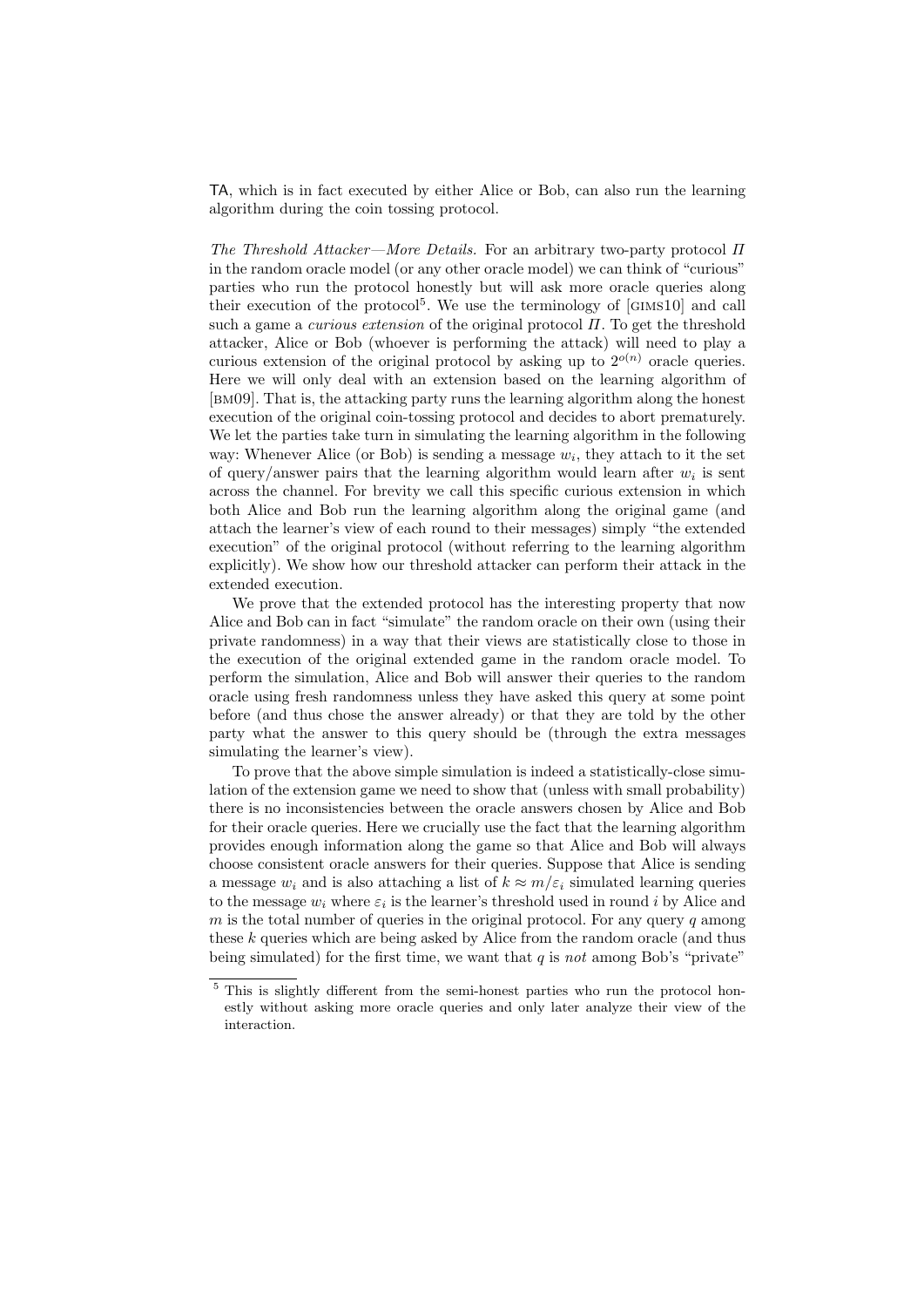queries which was simulated at some point before (yet is not announced through the learner's simulation). The learner's algorithm has the property that if Bob uses threshold  $\varepsilon_{i-1}$  to simulate the learner in the previous round  $i-1$  then any such query q has chance of at most  $\varepsilon_{i-1}$  to be a "private" query of Bob. Therefore, by a union bound, the probability that any of these  $k$  queries cause an inconsistency is at most  $\approx k\varepsilon_{i-1} = m\varepsilon_{i-1}/\varepsilon_i$ . By taking  $\varepsilon_{i-1} \ll \varepsilon_i/m$ , we can control the probability of such event to be arbitrary small. This clarifies why we end up using exponentially smaller thresholds for smaller rounds.

Finally, since we could simulate the extended execution through a plain protocol, we can use the *inefficient* attack of [CI93], which can be applied to any plain protocol and apply it to the simulation of the extension game. Since the extended execution and its simulation are statistically close experiments, we conclude that almost the same bias would be achieved by the attacker in the extension execution with only  $2^{o(n)}$  queries and so we are done.

A Parallel Work. The threshold simulation technique was discovered independently in a parallel work by Maji and Prabhakaran [mp10] in the context of using random oracle for the aim of achieving statistically secure protocols.

## 2 Definitions and Useful Lemmas

Definition 1 (coin tossing from one-way function). For (interactive) oracle algorithms A, B we call  $\Pi = (A, B)$  a black-box construction of coin tossing with bias at most  $\delta$  based on exponentially-hard one-way functions with security parameter n, if the following properties hold:

- $-$  A and B have their own private randomness  $R_A, R_B$ . They take as input  $1^n$ and run in time  $poly(n)$  and interact for  $r(n) = poly(n)$  number of rounds.
- Completeness: For any function  $f: \{0,1\}^n \mapsto \{0,1\}^n$ , when A and B are given oracle access to f, then at the end of the protocol A's output a and B's output b are such that  $a = b$  and b is considered the output of the protocol. Also if during the protocol  $A$  (resp.,  $B$ ) receives the special message  $\perp$  (denoting that the other party has stopped playing in the protocol) then A  $(resp., B)$  outputs a bit a  $(resp b)$  on their own which is considered as the output of the protocol.
- **Security (against bias**  $\delta$ **):** There is an oracle algorithm S running in time  $2^{o(n)}$  with the following property. For any  $f: \{0,1\}^n \mapsto \{0,1\}^n$  given as oracle, if  $\widehat{A}$  (resp.,  $\widehat{B}$ ) is a malicious interactive algorithm interacting with B (resp., A) which makes the output bit b to be  $\delta(n)$ -biased, then  $S^{f,\overline{A}}$  (given oracle access to f and  $\widehat{A}$ ) breaks the security of f (as an exponentially-hard one-way function).

We denote by  $(a|b) \leftarrow \langle \widehat{A}, B \rangle$  (resp.  $(a|b) \leftarrow \langle A, \widehat{B} \rangle$ ) the joint output of  $\widehat{A}$  and B (resp. A and  $\widehat{B}$ ) generated by an interaction of  $\widehat{A}$  and  $B$  (resp. A and  $\widehat{B}$ ).

The proof of the following two lemmas can be verified by inspection.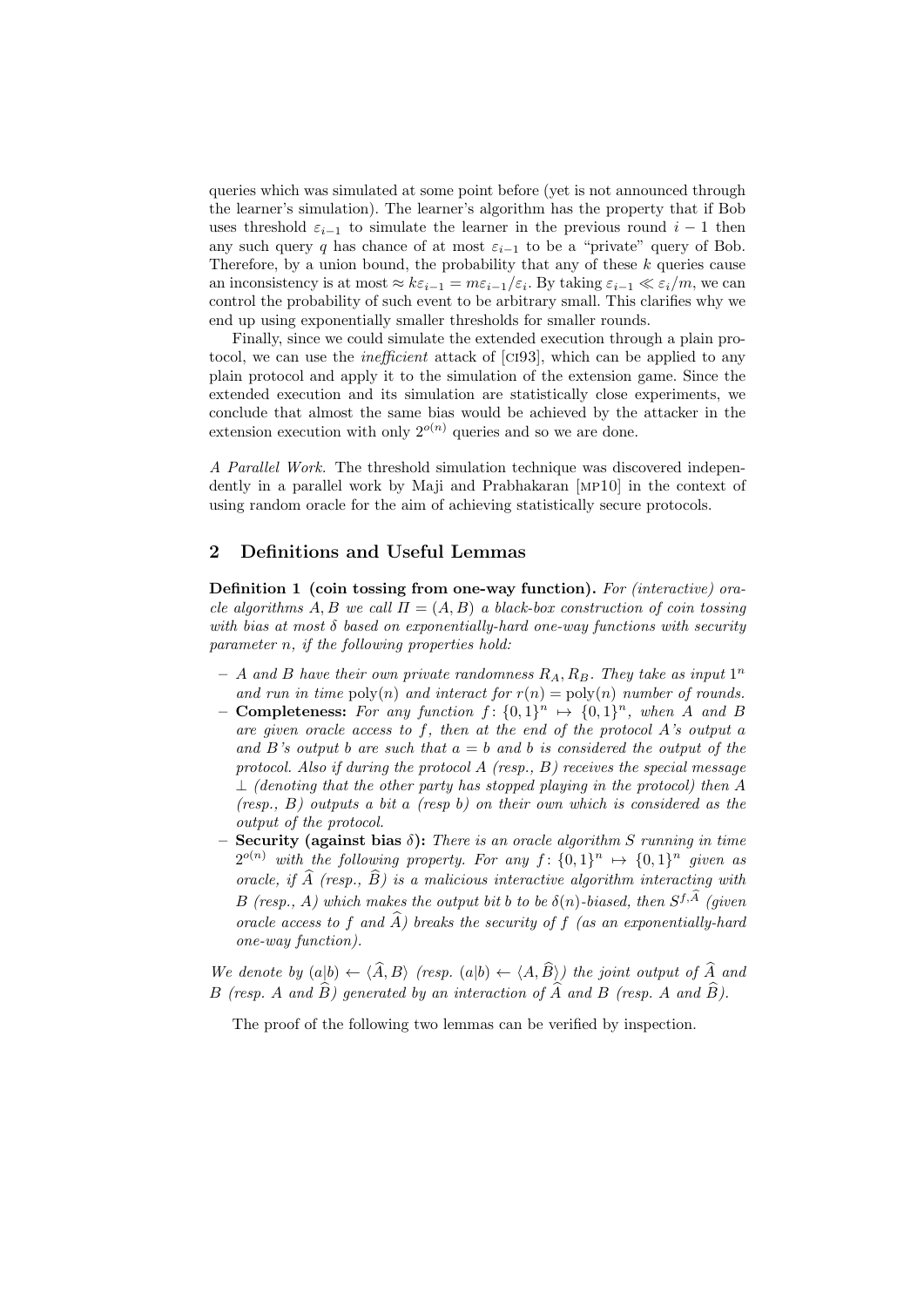**Lemma 2 (Inverting Random Functions).** Let A be a computationally unbounded oracle algorithm given oracle access to a random function  $f: \{0,1\}^n \mapsto$  ${0,1}<sup>n</sup>$  (the randomness of f is chosen after A is fixed). Then if A asks at most  $2^{\alpha n}$  queries from f, the probability that A can successfully invert a given input  $y = f(U_n)$  (to any preimage of y) is at most  $2 \cdot 2^{(\alpha-1)n} + 2^{-n}$  which is negligible for any constant  $\alpha < 1$ .

Lemma 3 (Inverting Random Functions with a Fixed Subdomain). Let  $S \subset \{0,1\}^n$  be of size  $|S| \leq 2^{\beta n}$  for  $\beta < 1$ , and let  $f_S : S \mapsto \{0,1\}^n$  be a fixed function. Let F be the set of all functions  $f: \{0,1\}^n \mapsto \{0,1\}^n$  which are equal to  $f_S$  over S. Now, let A be a computationally unbounded oracle algorithm which can depend on  $f_S$  and is given oracle access to a random function  $f \stackrel{R}{\leftarrow} F$  (the randomness of f is chosen after A is fixed). Then if A asks at most  $2^{\alpha n}$  queries from f, the probability that A can successfully invert a given input  $y = f(U_n)$ (to any preimage of y) is at most  $2 \cdot (2^{(\alpha-1)n} + 2^{(\beta-1)n}) + 2^{-n}$  which is negligible for any constants  $\alpha < 1$  and  $\beta < 1$ .

## 3 Simulation Lemma

In this section, we present a general lemma that holds for any two-party protocol in the random oracle model. This lemma will be useful for proving our result on coin tossing, but also has applications to general two-party computation as we describe below.

**Lemma 4 (Simulation Lemma).** Let  $\Pi$  be a two-party protocol between Alice and Bob in the random oracle model where they ask at most m oracle queries and interact for r rounds. Then there exist protocols  $\Pi_T$  and  $\Pi_E$  called the  $\lambda$ threshold simulation and  $\lambda$ -extended execution of  $\Pi$  such that the views of Alice and Bob (as a jointly distributed random variable) in  $\Pi_T$  and  $\Pi_E$  are  $\lambda$ -close. Moreover, the following properties hold:

- $\Pi_T$  makes no oracle queries.
- For  $\lambda = 1/\text{poly}(n)$ ,  $r = o(n/\log n)$  and  $m = \text{poly}(n)$ ,  $\Pi_E$  makes at most  $2^{o(n)}$  queries.
- $I Let W^{\Pi} = [w_1^{\Pi}, \dots, w_i^{\Pi}]$  be the sequence of messages sent between Alice and Bob so far in an execution of protocol Π relative to oracle f with random tapes  $R_A, R_B$  respectively. For  $\lambda = 1/\text{poly}(n)$ ,  $r = o(n/\log n)$  and  $m =$  $\text{poly}(n)$ , both Alice and/or Bob can make at most  $2^{o(n)}$  queries and produce the transcript  $W^{H_E} = [w_1^{H_E}, \ldots, w_i^{H_E}]$  that is generated by an execution of the protocol  $\Pi_E$  relative to oracle f with random tapes  $R_A, R_B$ .

The above lemma implies the following corollary:

**Corollary 1.** Let  $p = 1/\text{poly}(n)$  and let Q be some two-party cryptographic task such that for every implementation  $\Pi_{plain}$  in the plain model with  $r =$  $o(n/\log n)$  rounds, there is a computationally-unbounded, semi-honest adversary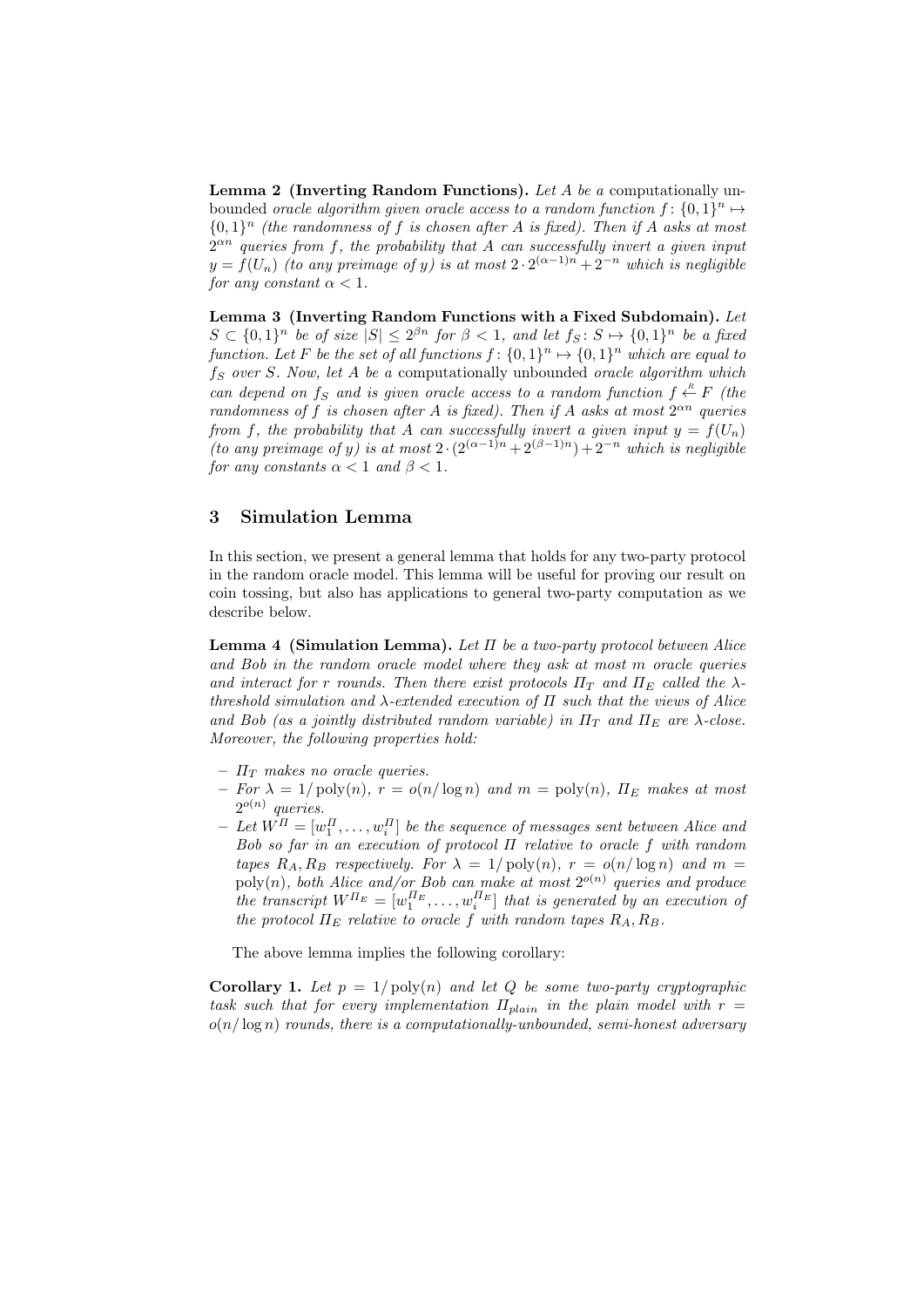which breaks the security of  $\Pi_{plain}$  with probability p. Let  $\Pi$  be a black-box construction of Q with r rounds based on exponentially-hard one-way functions with security parameter n (i.e. the input/output length of f). Then  $r = \Omega(n/\log n)$ .

The corollary follows from Lemma 4 due to the following: Assume such a construction  $\Pi$  exists with  $r = o(n/\log n)$  rounds. Now consider  $\Pi_T$ , the  $\lambda$ -threshold simulation of  $\Pi$ . Since  $\Pi_T$  also has  $r = o(n/\log n)$  rounds and does not make calls to the oracle, we have by hypothesis that there is an unbounded attacker  $\widehat{A}$  (resp.  $\widehat{B}$ ) which breaks the security of  $\Pi_T$  with probability  $p = 1/\text{poly}(n)$ . Now, for  $\lambda \leq p/2 = 1/\text{poly}(n)$ , we have that the views of Alice and Bob (as a jointly distributed random variable) in  $\Pi_T$  and in the  $\lambda$ -extended exection,  $\Pi_F$ , are  $\lambda$ -close. Moreover, given the transcript generated by  $\Pi$ , Alice (resp. Bob) can make at most  $2^{o(n)}$  queries and produce the corresponding transcript of  $\Pi_E$ . Thus, there is a threshold attacker TA which plays the part of Alice (resp. Bob) in  $\Pi$ , makes at most  $2^{o(n)}$  queries to compute the messages of  $\Pi_E$ , runs  $\widehat{A}$  (resp.  $\widehat{B}$ ) internally while simulating the view of  $\widehat{A}$  (resp.  $\widehat{B}$ ) using the  $\lambda$ -close view produced by  $\Pi_E$  and finally outputs whatever  $\widehat{A}$  (resp.  $\widehat{B}$ ) outputs. So TA breaks the security of  $\Pi_E$  (and thus of  $\Pi$ ) with probability  $p/2$ , where the probability is computed over the randomness of  $f$ . Having the threshold attacker  $TA$  the proof can be concluded as follows:

(a) Since the attacker TA breaks security with probability  $p/2 = 1/\text{poly}(n)$ , by an averaging argument, for at least  $p/4$  fraction of the functions  $f: \{0,1\}^n \mapsto$  $\{0,1\}^n$ , the attacker  $TA^f$  breaks security with probability  $p/4$ . We call such function  $f$ , a good function. (b) Using the security reduction  $S$ , for all good functions f,  $S^{f,\mathsf{T}A^f}$  inverts  $y = f(U_n)$  with probability at least  $2^{-o(n)}$ . (c) We can combine the algorithms S and TA to get a single oracle algorithm  $T<sup>f</sup>$  which inverts  $f(U_n)$  with probability  $2^{-o(n)}$  when f is a good function by asking only  $2^{o(n)}$  queries to f. Which means that in this case T asks only  $2^{o(n)}$  oracle queries and inverts a *random* f with probability at least  $p/4 \cdot 2^{-o(n)} = 2^{-o(n)}$  (because f is a good function with probability at least  $p/4$ ). The latter contradicts Lemma 2.

Before we prove Lemma 4, we review relevant previous work.

The Independence Learner of [bm09]. Here we describe the properties of the attacker of Barak and Mahmoody [bm09] presented in the context of breaking any key agreement protocol with optimal number of queries to the random oracle. Since the main property of the learning algorithm is that conditioned on the learner's information Alice and Bob's views are almost independent, we call this attack the independence learning algorithm.

**Lemma 5 (The Independence Learner of** [BM09]). Let  $\Sigma$  be any two-party protocol in the random oracle model (with arbitrary number of rounds) between Alice and Bob in which Alice and Bob ask at most m queries from the random oracle H. Then there is a universal constant c and a (computationally unbounded) independence learning algorithm which is given a parameter  $\varepsilon$  (called the threshold) as input and has the following properties. For brevity we denote the independence learning algorithm by Eve.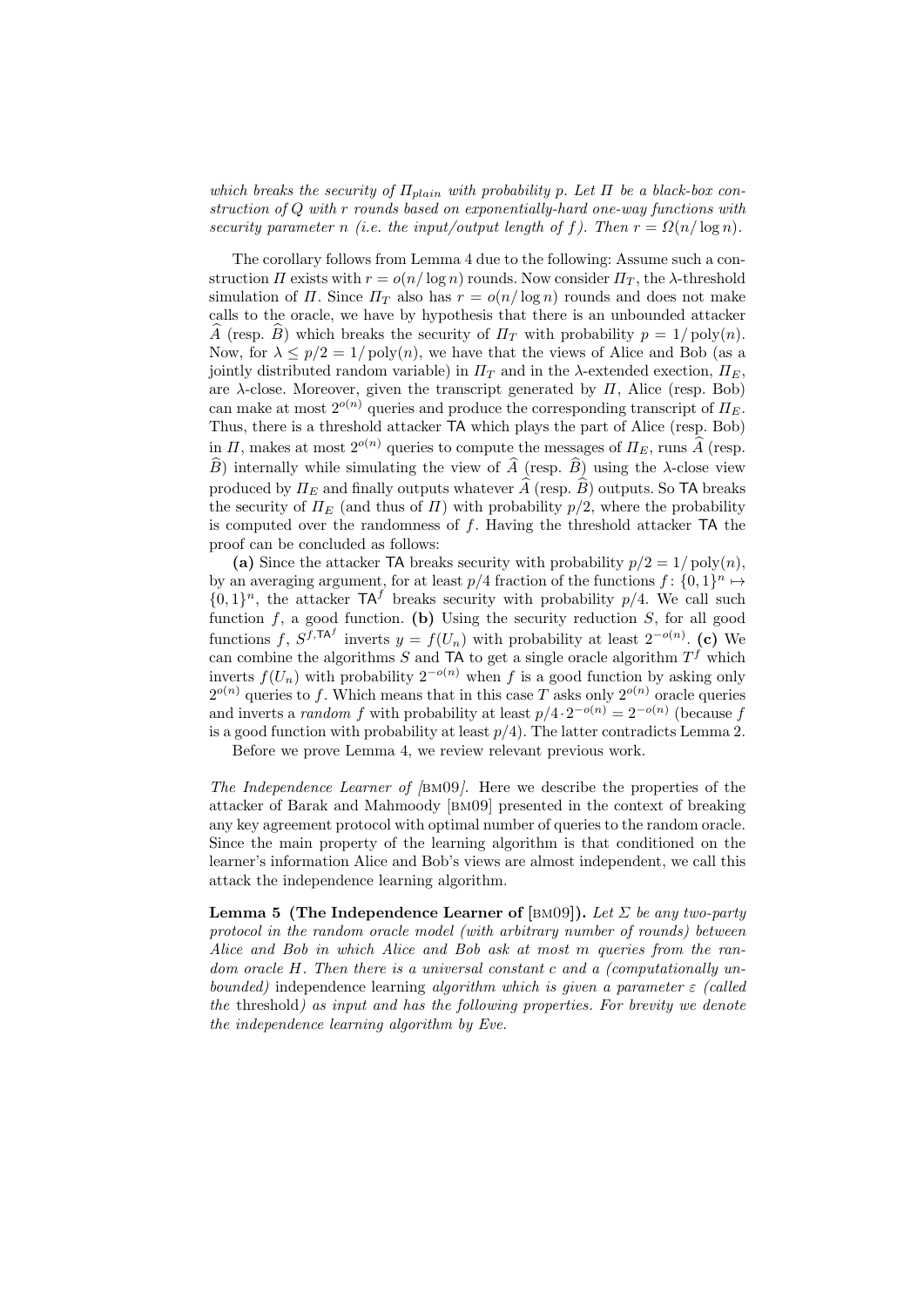- Eve only has access the public messages sent between Alice and Bob and can ask queries from the random oracle.
- $-$  (cm/ $\varepsilon$ )-Efficiency: Eve is deterministic and, over the randomness of the oracle and Alice and Bob's private randomness, the expected number of Eve queries from the oracle H is at most  $cm/\varepsilon$ .
- $-$  Eve asks its queries along the game. Namely, although Eve can wait till the end and then ask all of her queries, her description defines which queries to be asked right after each message is sent across the public channel. So the learning algorithm is divided into the same number of rounds as the protocol.<br>  $\overline{(\cdot,\cdot)}$
- $-$  (c $\sqrt{m \varepsilon}$ )-Security: Let  $W = [w_1, \ldots, w_i]$  be the sequence of messages sent between Alice and Bob so far, and let I be the list of oracle query/answer pairs that Eve has asked till the end of the i'th round, and let  $AB = (A, B)$ be the joint distribution over the views of Alice and Bob only conditioned on  $(W, I)$ . By A and B we refer to the projections of AB over its first or second components (referring to the view of either Alice or Bob only) as random variables. For a specific view  $A \leftarrow A$  for Alice, by  $Q(A)$  we refer to the set of oracle queries that A contains. We also use the notation  $Q(I)$  to *refer to the queries denoted in I.*

With probability at least  $1-c\sqrt{m\varepsilon}$  over the randomness of Alice, Bob, and the random oracle H the following holds at all moments during the protocol when Eve is done with her learning phase in that round: There are independent distributions  $\overline{A}, \overline{B}$  such that:

- 1. The statistical distance between  $\mathbf{A} \times \mathbf{B}$  and  $\mathbf{A}\mathbf{B}$  is at most  $\Delta(\mathbf{A} \times \widehat{\mathbf{A}})$  $\mathbf{B}, \mathbf{AB}) \leq c\sqrt{m\varepsilon}.$
- 2. For every oracle query  $q \notin Q(I)$ , it holds that  $Pr[q \in Q(\widehat{\mathbf{A}}) \cup Q(\widehat{\mathbf{B}})] \leq \varepsilon$ .
- Robustness. The learning algorithm is robust to the input parameter  $\varepsilon$  in the following sense. If the parameter  $\varepsilon$  changes in the interval  $\varepsilon \in [\varepsilon_1, \varepsilon_2]$ arbitrarily during the learner's execution (even inside a learning phase of a  $s$  pecific round), it still preserves  $O(cm/\varepsilon_1)$ -efficiency and  $(c\sqrt{m\varepsilon_2})$ -security.

Lemma 5 is implicit in [bm09], and we show how to derive it from the explicit results of [bm09] in the full version of the paper.

Given a protocol  $\Pi$ , we now describe the  $\lambda$ -extended execution,  $\Pi_E$ , and the  $\lambda$ -threshold simulation,  $\Pi_T$ , of  $\Pi$  that were mentioned in Lemma 4.

Definition 2 (Extended Execution). Let  $\Pi$  be a two-party protocol between Alice and Bob in the random oracle model where they ask at most m oracle queries and interact for r rounds. The extended execution  $\Pi_F$  of  $\Pi$  gets as input a parameter  $\lambda$  and simulates the original protocol  $\Pi$  in the random oracle model as follows.

- $-I$  Let  $\varepsilon_r = \frac{1}{m} \cdot (\frac{\lambda}{9rc})^2$  and for  $j \in \{r, r 1, ..., 2\}$  define  $\varepsilon_{j-1} = \varepsilon_j \cdot \frac{\lambda^2}{90r^2}$  $\frac{\lambda^2}{90r^2m}$ . Note that if  $r, \lambda, m$  are  $\leq$  poly $(n)$ , then  $\varepsilon_r = 1/\text{poly}(n)$  and  $\varepsilon_1 = \text{poly}(n)^{-r}$ .
- Now imagine an Eve who runs the independence learner of Lemma 5 and uses  $\varepsilon_i$  as its learning parameter in the learning phase after the i'th round.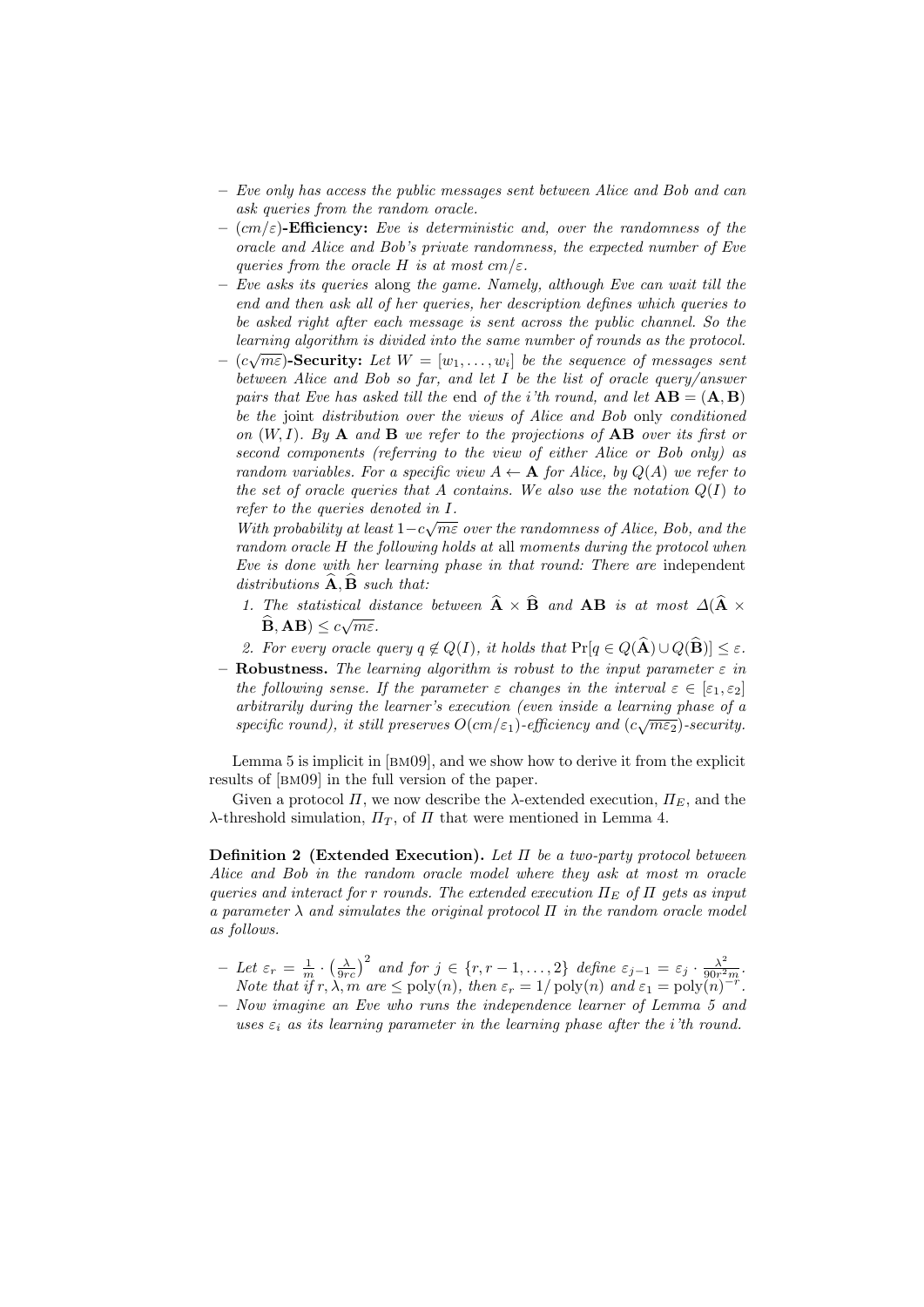$-$  In round i, the party who is sending the message  $w_i$ , also runs the *i*'ih round of the learning phase of Eve and attaches to  $w_i$  the list of all the query/answer pairs that are the result of this learning algorithm. Note that since Eve's algorithm is only depending on the messages being sent and her previous knowledge about the oracle, the parties are able to do this job.

Definition 3 (Threshold Simulation). Let  $\Pi$  be a two-party protocol between Alice and Bob in the random oracle model where they ask at most m oracle queries and interact for r rounds. A threshold simulation  $\Pi_T$  of  $\Pi$  gets as input a parameter  $\lambda$  and simulates the original protocol  $\Pi$  plainly as follows.

- The parameters  $\varepsilon_i$  for  $i \in [r]$  are defined similar to the extended execution.
- $-$  In the i'th round the party who sends the i'th message tries to simulate the i'th round of the extended execution but without using a random oracle. The way the simulation is done is as follows: To compute the message  $w_i$ , suppose  $q$  is a query to be asked from the oracle. Now if  $q$  is in the set of queries learned by Eve so far or if q was asked previously by the same party, the same answer will be returned which was used before. But, if the query q is new, a fresh random answer will be used. The same is also done to answer any query that the learning algorithm Eve tries to learn.

The following lemma explains why a threshold simulation is indeed a good simulation of the extended execution.

Lemma 6 (Properties of the Threshold Simulation). Let  $\Pi$  be a twoparty protocol between Alice and Bob in the random oracle model where they ask at most m oracle queries and let  $\Pi_T$  and  $\Pi_E$  be in order its  $\lambda$ -threshold simulation and  $\lambda$ -extended execution. Then the views of Alice and Bob (as a jointly distributed random variable) in  $\Pi_T$  and  $\Pi_E$  are  $\lambda$ -close.

Proof. It is easy to see that the extended execution and the threshold simulation will be exactly the same games until the following happens: A party, say Alice sends a message  $w_i$  along with the simulation of Eve's i'th round, but one of these queries (which are asked in this round either for her own protocol or to simulate Eve) will hit one of Bob's "private" queries which are *not* announced through Eve's previous simulated query/answers. We show that this "bad" event happens with probability at most  $\lambda$ .

Note that by the robustness of the independence learner Eve and by the choice of the (largest) parameter  $\varepsilon_r = \frac{1}{m} \cdot (\frac{\lambda}{9rc})^2$ , Eve's algorithm remains at choice of the (largest) parameter  $\varepsilon_r = \frac{1}{m} \cdot (\frac{9r}{9rc})$ , Eve's algorithm remains at least  $c\sqrt{m\varepsilon} = \lambda/(9r)$  secure in round *i*. So, except with probability at most  $r \cdot \lambda/(9r) = \lambda/9$  we can pretend (as a mental experiment) that at all moments the security requirement of the learning algorithm holds with probability 1 rather than  $1 - c\sqrt{m\varepsilon}$ . In the following we show that (up to the bad event mentioned above which happens with probability at most  $\lambda/9$  the probability that an "inconsistency" happens in round i is at most  $\lambda/(3r)$ , and thus we will be done by a union bound. By inconsistency we mean that Alice announces (a different) answer for an oracle query that is privately asked by Bob already (or vice versa).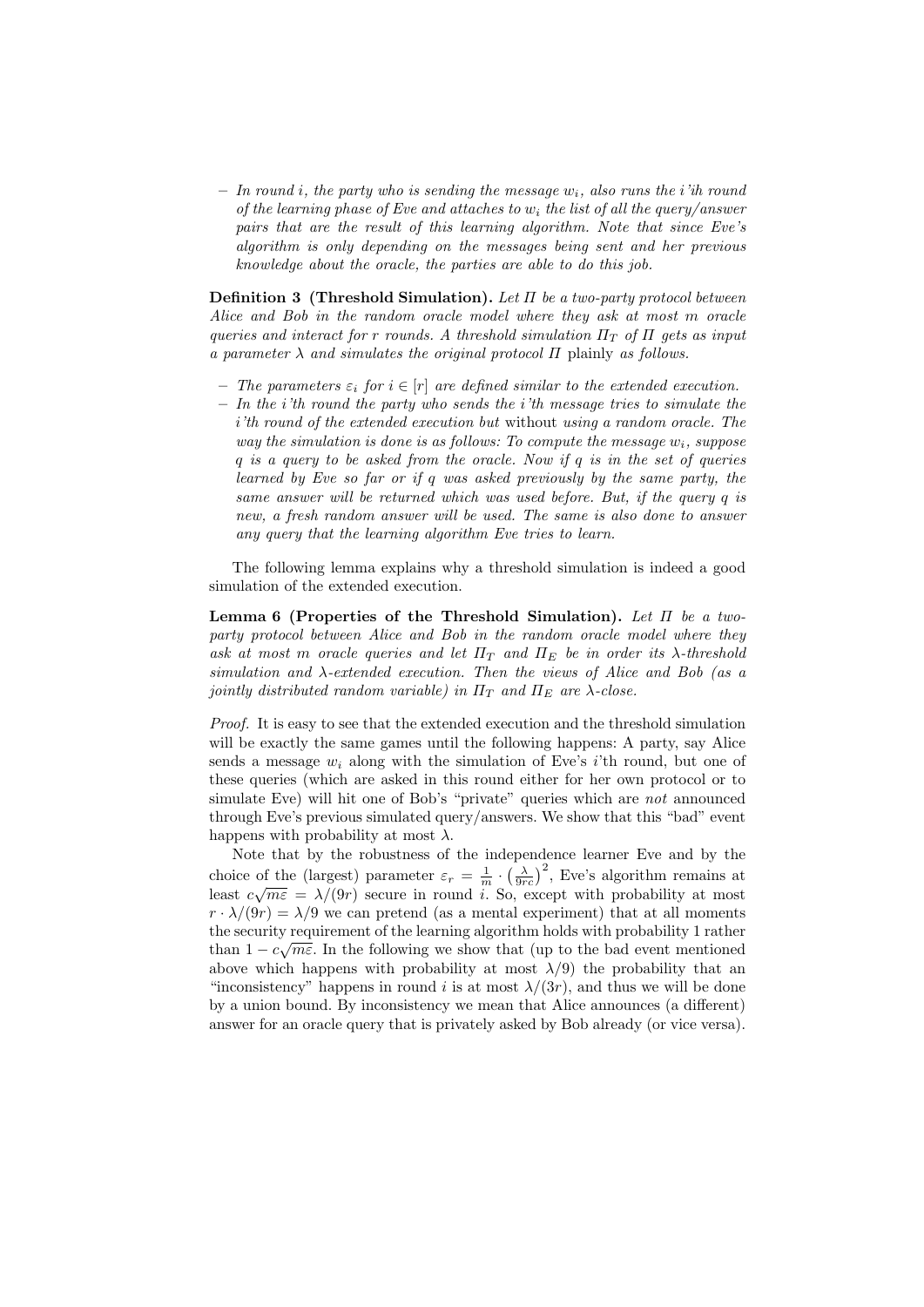Suppose Alice is sending the message in the  $i$ <sup>th</sup> round and suppose no inconsistency has happened so far. Let fix  $W = [w_1, \ldots, w_{i-1}]$  to be the sequence of the messages sent till this moment and let  $I$  be the union Eve's simulated queries till the end of the  $(i - 1)$ 'th round. An inconsistency in round i can happen as follows: one of the queries asked by Alice (either to run her own protocol or to simulate Eve) hits one of Bob's private queries. We bound this probability conditioned on any fixed  $(W, I)$  over which the security property of the learner holds (as we said this property will hold with probability at least  $1 - \lambda/9$ ).

As a mental experiment we can continue the game (after fixing  $(W, I)$ ) by sampling from the random variable  $(A, B) \leftarrow AB$  for the views of Alice and Bob so far conditioned on  $(W, I)$  and then continue Alice's simulation. Let assume for a moment that we sample  $(A, B) \leftarrow \hat{A} \times \hat{B}$  rather than from **AB**. We bound the probability of any inconsistency in the former case to be  $2\lambda/(9r)$ , and since the distributions  $\overrightarrow{AB}$  and  $\overrightarrow{A}\times\overrightarrow{B}$  are  $\lambda/(9r)$  close, it follows that the probability of any inconsistency in this round is bounded by  $2 \cdot \lambda/(9r) + \lambda/(9r) = \lambda/(3r)$ which is small enough for us.

But now we use the security property of the independence learner. Note that when we get the sample  $(A, B) \leftarrow \overrightarrow{A} \times \overrightarrow{B}$ , A and B are sampled *independently*. So, we can sample A first, continue Alice's computation, and then sample  $B \leftarrow \mathbf{B}$  at the end (and we will abort if the private queries collide). The number of queries that Alice will ask to run her own protocol is at most  $m$ . By the efficiency property of the learning algorithm applied to round i, the number of Eve's simulated queries in this round are, on average, at most  $cm/\varepsilon_i$ . By a Markov bound, this number is at most  $\frac{cm}{\varepsilon_i} \cdot \frac{9r}{\lambda}$  with probability at least  $1 - \lambda/(9r)$ . So except with probability  $\lambda/(9r)$  the total number of queries asked by Alice in this round is at most  $m+9cmr/(\varepsilon_j\lambda) < 10cmr/(\varepsilon_j\lambda)$ . Note that the probability that any of these  $10 \, \text{cm} \, r/(\varepsilon_i \lambda)$  queries are among the private queries of a sample from  $\widehat{B}$  (sampled as Bob's view) is at most  $\varepsilon_{j-1}$ . So, by a union bound, the probability that at least one of these queries hits  $\widehat{B}$ 's private queries is at most  $\frac{10cmr}{\varepsilon_j \lambda} \cdot \varepsilon_{j-1} = \lambda/(9r)$  and this finishes the proof.

So, all left to do is to count how many queries are asked by our  $\lambda$ -extended execution  $\Pi_E$  and show that it is (say on average) at most  $2^{o(n)}$ . This is indeed the case because of the robustness and the efficiency properties of the learning algorithm. The smallest threshold used in our attack is  $\varepsilon_1 = \text{poly}(n)^{-r}$  because  $\lambda = 1/r$  and  $r = \text{poly}(n)$ ,  $m = \text{poly}(n)$ . Therefore our attacker asks at most  $O(m/\varepsilon_1)$  number of queries on average which for  $r = o(n/\log n)$  is at most  $O(m/\varepsilon_1) = \text{poly}(n)^r = 2^{o(n)}$ .

## 4 Proof of the Main Theorem

In this section we first prove our main theorem for the case of exponentiallyhard one-way function as the primitive used. Extending the proof to stronger primitives implied by a random oracle is discussed at the end.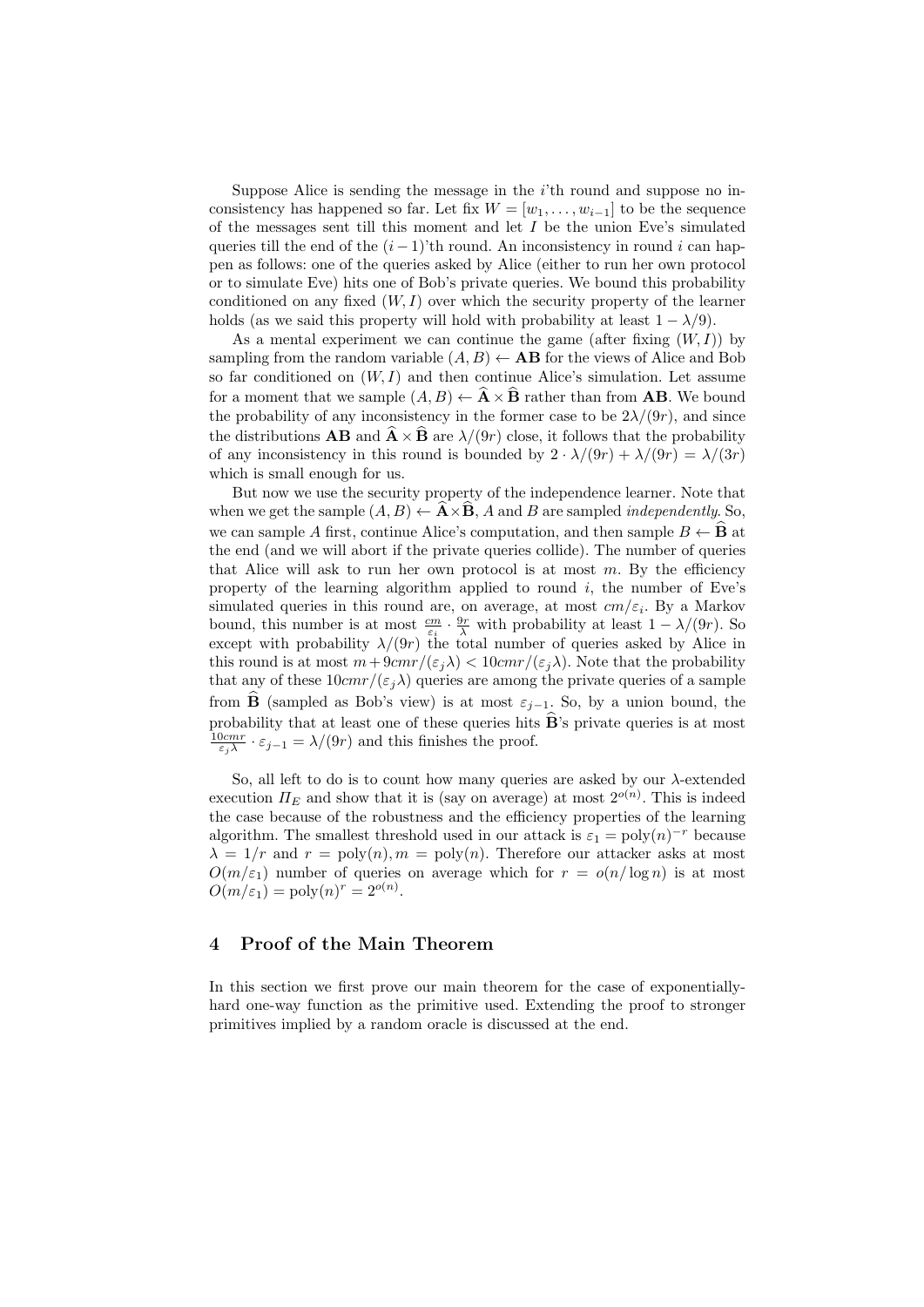**Theorem 2 (Main Theorem, Formal).** Let  $\Pi$  be a black-box construction for two-party coin tossing (between Alice and Bob) with bias at most  $o(1/\sqrt{r})$ (where r is the number of rounds in  $\Pi$ ) based on exponentially-hard one-way functions with security parameter n (i.e., the input/output length of  $f$ ). Then  $r = \Omega(n/\log n)$ .

Proof. For sake of contradiction let assume that such construction exists with  $r = o(n/\log n)$  round complexity. The proof goes through the following steps. We first feed Alice and Bob's protocols in the construction  $\Pi$  with a random function  $f: \{0,1\}^n \mapsto \{0,1\}^n$ . We show that in that setting at least one of the parties can ask  $n^{O(r)}$  queries to f and bias the output by at least  $\Omega(1/\sqrt{r})$  by a fail-stop attack. The probability over which the bias is computed also includes the randomness of f. As in Section 3, we call this attacker the threshold attacker, TA. Having the threshold attacker  $TA$  the proof can be concluded as follows.

(a) Since the attacker TA achieves bias  $\delta = \Omega(1/\sqrt{r})$  and since the bias is always  $\delta$  < 1, therefore by an averaging argument, for at least  $\delta/2$  fraction of the functions  $f: \{0,1\}^n \mapsto \{0,1\}^n$ , the attacker  $TA^f$  achieves bias at least  $\delta/2 = \Omega(1/\sqrt{r})$ . We call such function f, a good function. (b) Using the security reduction S, for all good functions  $f, S^{f,TA^f}$  inverts  $y = f(U_n)$  with probability at least  $2^{-o(n)}$ . (c) We can combine the algorithms S and TA to get a single oracle algorithm  $T^f$  which inverts  $f(U_n)$  with probability  $2^{-o(n)}$  when f is a good function by asking only  $2^{o(n)}$  poly $(n)^r$  queries to f. For  $r = o(n/\log n)$ , it holds that  $\text{poly}(n)^r = 2^{o(n)}$ , which means that in this case T asks only  $2^{o(n)}$ .  $2^{o(n)} = 2^{o(n)}$  oracle queries and inverts a *random f* with probability at least  $\frac{\delta}{2} \cdot 2^{-o(n)} = 2^{-o(n)}$  (because f is a good function with probability at least  $\delta/2$ ). The latter contradicts Lemma 2.

In the following we first describe the results that we borrow or derive from previous work needed for our threshold attacker TA, and then will describe and prove the properties of TA.

The Fail Stop Attacker of  $\langle$ ci93 $\rangle$ . Cleve and Impagliazzo  $\langle$ ci93 $\rangle$  showed that when computationally unbounded parties participate in any coin tossing protocol, at least one of them can bias the output bit by following the protocol honestly and aborting at some point based on the information provided to them by their view.

**Lemma 7 (The Attacker of [CI93]).** Let  $\Sigma$  be any two-party protocol for coin tossing between Alice and Bob with r rounds of interaction. Then either √ Alice or Bob can bias the output bit by  $\Omega(1/\sqrt{r})$  in the fail-stop model through a computationally unbounded attack.

#### 4.1 Our Threshold Attacker

In this section we use the attack of Lemma 7 as well as the results of Section 3 to finish the proof of Theorem 2 by presenting our threshold attacker. We will do so first in a special case where the protocol  $\Pi$  is of a special form which we call instant. The case of instant constructions carries the main ideas of the proof. Later we prove Theorem 2 for constructions which are not necessarily instant.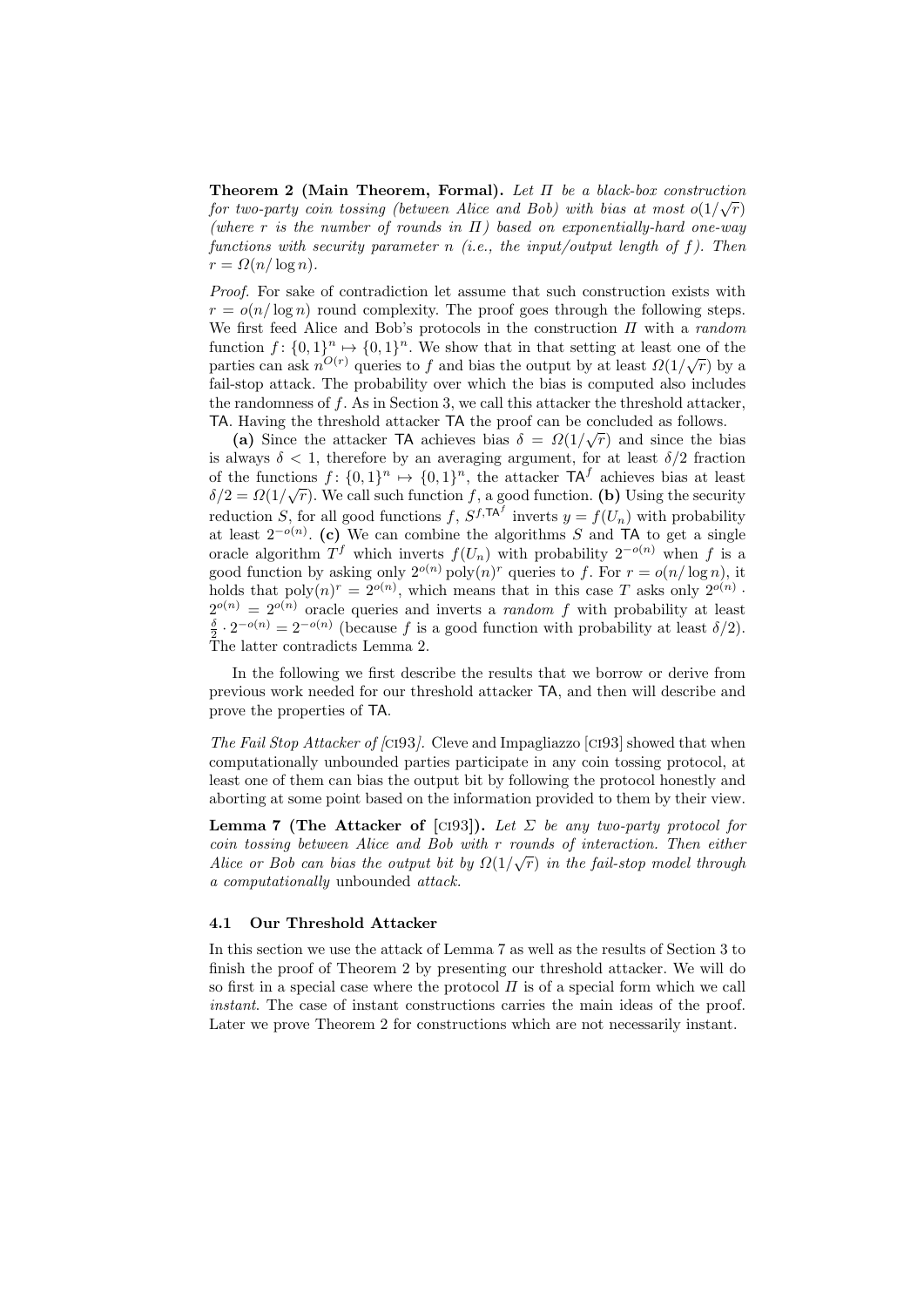Definition 4 (Instant Constructions). A black-box construction of coin tossing is an instant construction if whenever a party aborts the protocol, the other party decides on the output bit without asking any additional queries to its oracle.

We note that the protocol of Cleve [c86] which achieves bias at most  $O(1/\sqrt{r})$ based on one-way function is in fact an instant construction.

Given an instant coin-tossing protocol  $\Pi$ , we apply Lemma 4 to obtain the  $\lambda$ threshold simulation and  $\lambda$ -extended execution of  $\Pi$ ,  $\Pi_T$ ,  $\Pi_E$ . Since the threshold simulation,  $\Pi_T$ , is a plain protocol we can apply Lemma 7 to get an attack of bias  $\Omega(1/\sqrt{r})$  by either Alice or Bob. Now if we take the simulation parameter  $\lambda$ to be at most  $1/r = o(1/\sqrt{r})$ , then the same exact attack will also give a bias of  $\Omega(1/\sqrt{r})-o(1/\sqrt{r})=\Omega(1/\sqrt{r})$  in the extended execution. Here we crucially rely on the instant property because of the following: As soon as Alice or Bob (who is the attacker) stops continuing the game, the other party in the threshold simulation will decide on the final output bit by looking at their current view. But this last step will not be statistically close between the extended execution and the threshold execution if in the extended execution the deciding party chooses the output after asking more queries. In other words, if the party who announces the output bit (not the attacker) wants to ask more oracle queries to compute the output bit, there should be some simulated random answers chosen by the corresponding party in the threshold simulation to on behalf of these queries, but that step is not taken care of by Lemma 6 (because the aborted party is not given the learning algorithm's queries for the aborted round). By Lemma 4, our attacker asks at most  $2^{o(n)}$  queries.

Before going over how to handle the non-instant constructions we clarify that extending Theorem 2 to stronger primitives such as exponentially-hard collision resistant hash function is immediate. All one has to do is to substitute the collision resistant hash functions  $h: \{0,1\}^n \mapsto \{0,1\}^{n/2}$  used in the construction by a random function  $f: \{0,1\}^n \mapsto \{0,1\}^{n/2}$  (which is in fact a  $2^{\Omega(n)}$ -secure hash function). To provide access to a family of hash functions one can use the random oracle over larger domains of input/output length  $3n$  and use the first  $n$  bits of the input as the index to the hash family and simply throw away the last  $\frac{5n}{2}$  bits of the output. The rest of the proof remains the same.

Handling Non-instant Constructions It is instructing to recall that given a random oracle there is indeed a one-round protocol which is optimally-fair: Alice asks  $H(0)$  (assuming that the random oracle is Boolean) and then sends  $H(0)$  to Bob which is the final output bit. If Alice aborts and does not send  $H(0)$ , Bob will go ahead and ask  $H(0)$  himself and takes that as the final output bid. It is clear that this trivial protocol is completely fair because  $H(0)$  is an unbiased bit. Also note that the proof of the previous section handing the instant constructions works just as well for protocols which use a truly random oracle (rather than a one-way function) as their primitive used. So it should be of no surprise that the proof of the instant case does not immediately generalize to cover all the black-box constructions (the trivial coin-tossing protocol based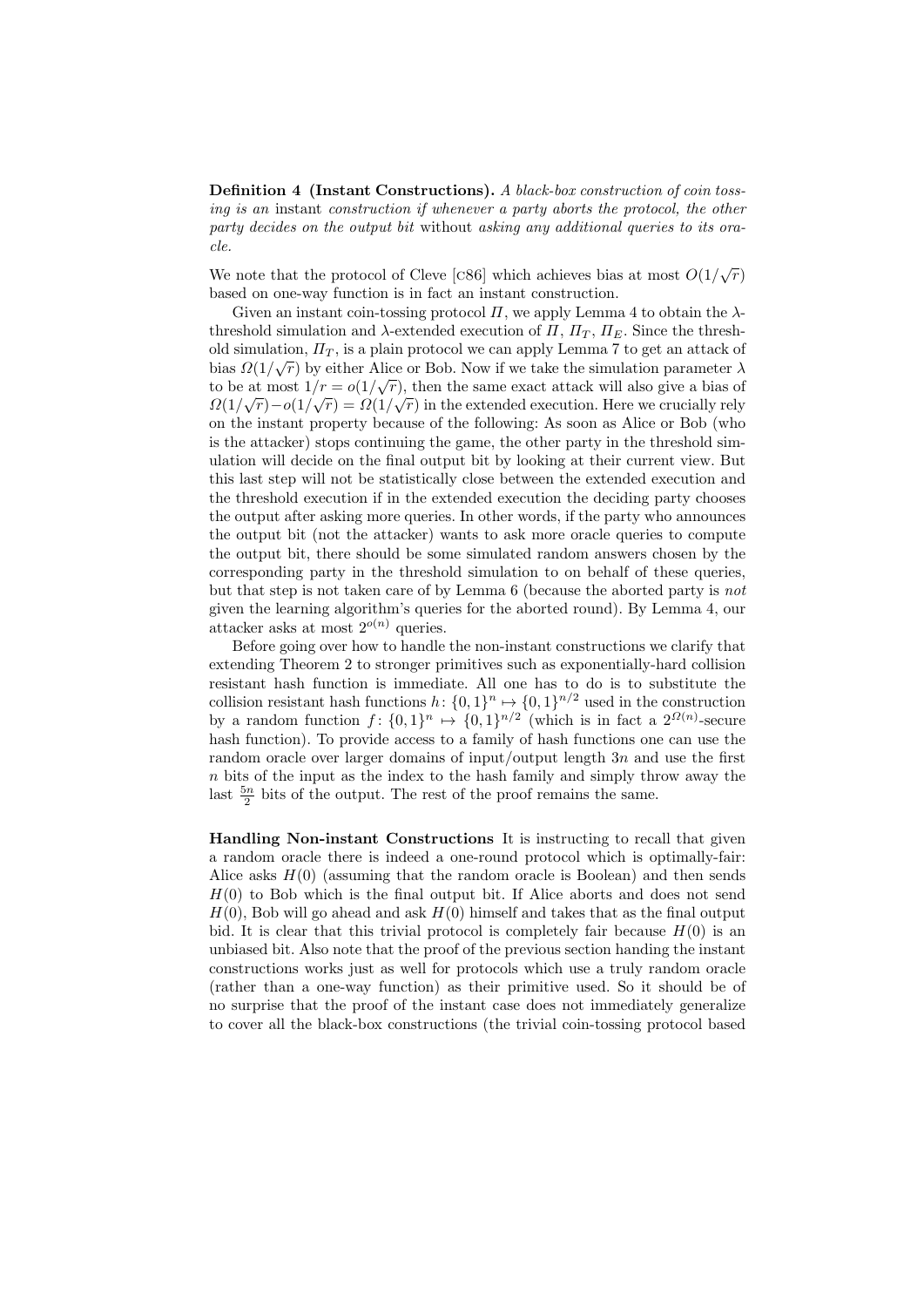on random oracle is clearly a non-instant protocol). To handle the non-instant constructions we inherently need to use the fact that the constructions we deal with are optimally-fair protocols given any *one-way* function as the primitive used. In the following we show how this stronger requirement of the construction gives us what we need in Theorem 2.

Making constructions almost instant. It is easy to see that any construction for coin tossing can be changed into an equivalent protocol which is "almost" an instant one. Namely, whenever a party  $\tilde{A}$  is sending a message  $m$ , it can also consider the possibility that the other party  $B$  will abort the game right after A sends his message. So, during the computation of  $m$ ,  $A$  can go ahead and ask whatever query from the oracle which is needed to compute the final bit in case  $B$  aborts. This way,  $A$  will not need to ask any oracle queries in case  $B$ aborts in this round. By doing this change (which clearly does not affect the security of the protocol) the construction becomes "almost" instant. The point is that the receiver of the first message can not follow the change suggested here because they do not send any message before the first round. Therefore, in the following we only consider constructions which are "almost-instant" (i.e., the only moment that a party might violate the instant property is when the sender of the first message aborts the protocol, and the receiver might still need to ask oracle queries before deciding on the output.)

Handling almost-instant constructions. Suppose  $\Pi$  is an almost-instant construction. Suppose  $\Pi_E$  and  $\Pi_T$  be in order  $\Pi$ 's extended execution and the threshold simulation games. The proof of Lemma 6 shows that if no party aborts the experiments  $\Pi_F$  and  $\Pi_T$  are  $\lambda$ -close. The discussion following the proof of Lemma 6 shows that if one of the parties runs the same fail-stop attack in  $\Pi_F$ and  $\Pi_T$  the experiments are *still*  $\lambda$ -close conditioned on the assumption that the round in which the abort happens is any round other than the first one. So, all we need to handle is the case in which the sender of the first message (which we assume to be Alice) aborts the game in the first round (after asking some oracle queries). In the following we focus on this specific cease.

Note that when aborted in the first round Bob can not simply simulate the extended execution by using fresh randomness to answer his oracle queries in order to decide the output bit. If he does so it might not be consistent with Alice's queries asked before aborting and thus it will not be a good simulation.<sup>6</sup> Despite this issues, if we are somehow magically guaranteed that when aborted in the first round, none of Bob's queries to compute the output bit collides with Alice's queries asked before, then we can still use fresh random answers to answer Bob's queries to compute the output bit.

Suppose after Alice computes her message but right before she sends this message we run the independence learning algorithm with parameter  $\lambda/(10m)$ .

 $6$  This will be more clear if one consider the trivial protocol mentioned above which uses a truly random oracle. If Alice aborts whenever  $H(0) = 0$ , and if Bob uses a fresh random answer whenever he gets aborted by Alice, then the final output will be equal to 1 with probability 3/4 which is clearly a huge bias!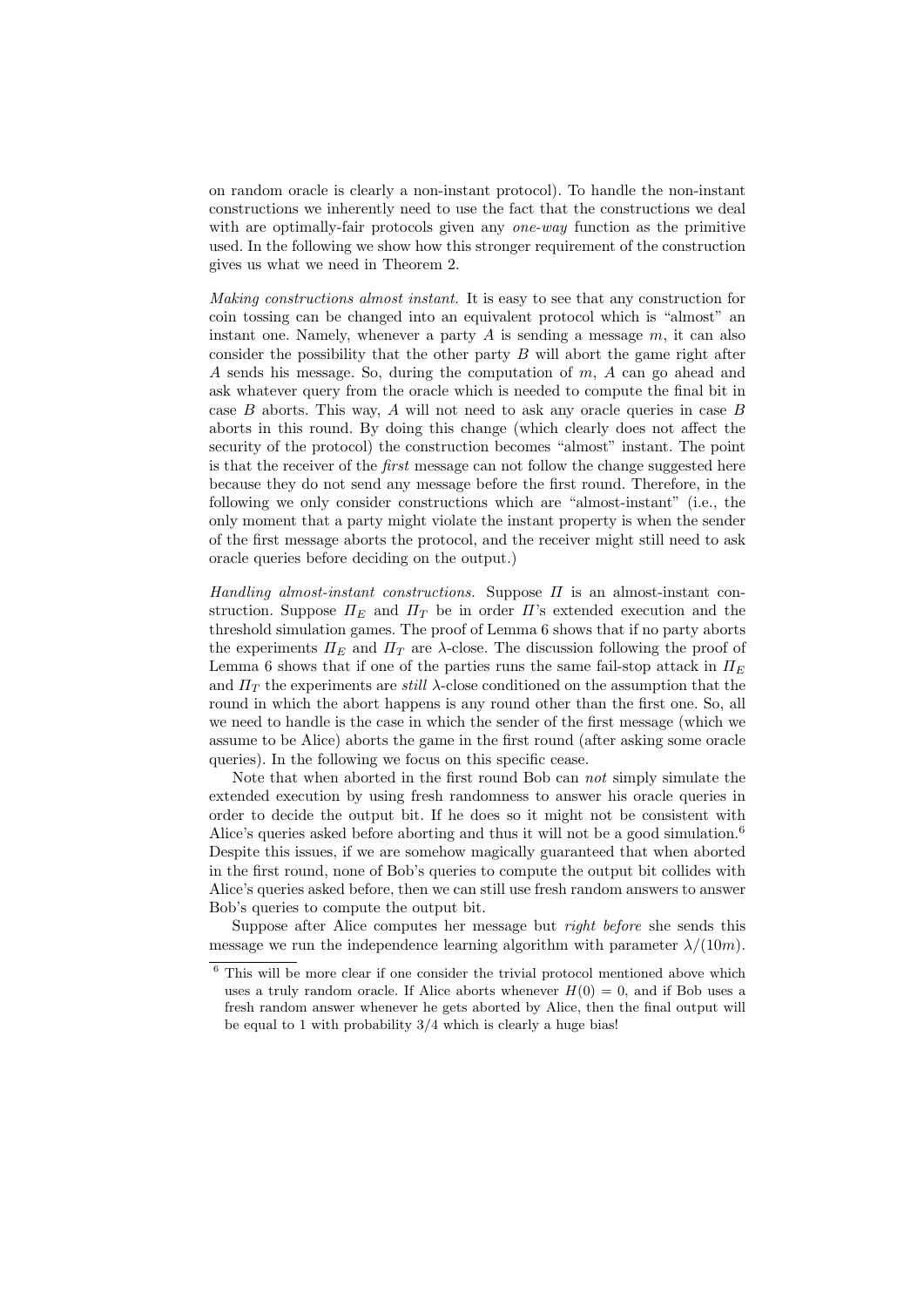This learning algorithm will announce a set of  $O(10m^2/\lambda)$  queries and answers conditioned on which any other query has a chance of at most  $\lambda/(10m)$  of being asked by Alice in her computation of the first message. Let the set  $S$  be the set of all these  $O(10m^2/\lambda)$  queries and let  $f(S)$  be their answers. By the security property of the learning algorithm, conditioned on  $S$  and  $f(S)$ , an aborted Bob will not ask any query out of S which collides with Alice's private queries out of S before aborting (unless with probability at most  $O(\lambda)$ ).

The idea is to sample the set S and  $f(S)$  once for all, and hardwire them into the random oracle and Alice and Bob's algorithms. This way, simulating Bob's queries with random answers after being aborted will not lead to any inconsistency with Alice's queries unless with probability at most  $O(\lambda)$ . But if we fix the answer of such queries that might hurt the protocol's fairness. At this point we use the fact that the construction is supposed to be fair given any one-way function (and not necessarily a random function). Any random oracle is one-way with overwhelming probability even if we fix a subdomain  $S \subseteq \{0,1\}^n$ ,  $|S| \leq \text{poly}(n)$  of its domain and this idea is formalized in Lemma 3. Namely, if we hardwire the random function over a subdomain  $S \subseteq \{0,1\}^n$ ,  $|S| \leq \text{poly}(n)$ we can still use the same exact proof as the case of instant constructions for Theorem 2 with the only difference that now we will use Lemma 3 rather than Lemma 2.

## Acknowledgement.

We thank the anonymous reviewers for numerous valuable comments.

#### References

- [b] [b82] M. Blum. Coin flipping by telephone a protocol for solving impossible problems. In COMPCON, pages 133–137, 1982.
- [bm07] B. Barak and M. Mahmoody. Lower bounds on signatures from symmetric primitives. In FOCS: IEEE Symposium on Foundations of Computer Science (FOCS), 2007.
- [BMO9] B. Barak and M. Mahmoody. Merkle puzzles are optimal an  $O(n^2)$ -query attack on any key exchange from a random oracle. In S. Halevi, editor, CRYPTO, volume 5677 of Lecture Notes in Computer Science, pages 374– 390. Springer, 2009.
- [c86] R. Cleve. Limits on the security of coin flips when half the processors are faulty (extended abstract). In STOC, pages 364–369, 1986.
- [ci93] R. Cleve and R. Impagliazzo. Martingales, collective coin flipping and discrete control processes. Unpublished, 1993.
- [ggkt05] Gennaro, Gertner, Katz, and Trevisan. Bounds on the efficiency of generic cryptographic constructions. SICOMP: SIAM Journal on Computing, 35, 2005.
- [ggm86] O. Goldreich, S. Goldwasser, and S. Micali. How to construct random functions. J. ACM, 33(4):792–807, 1986.